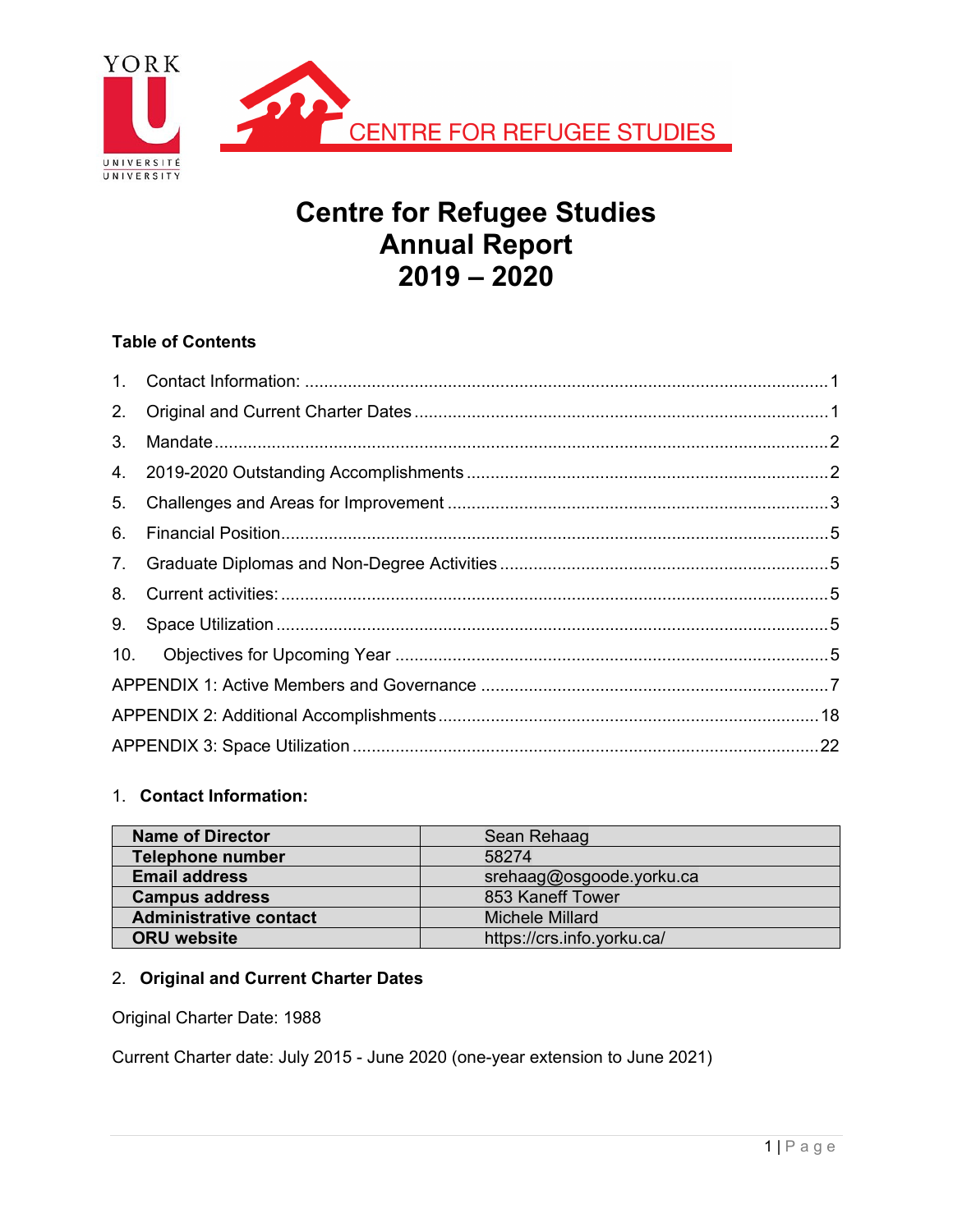#### 3. **Mandate**

The Centre for Refugee Studies (CRS) at York is an interdisciplinary community of researchers dedicated to advancing the well-being of refugees and others displaced by violence, persecution, human rights abuses, and environmental degradation through innovative research, education, and policy engagement. Since its inception in 1988, CRS has been recognized as an international leader in the creation, mobilization, and dissemination of new knowledge that addresses forced migration issues in local, national and global contexts.

Its vision for 2015-2020 is "to be the leading refugee studies and forced migration research centre in North America, producing and disseminating new knowledge and critical analysis that enhances protection for and the well-being of refugees and other displaced people through policy and practice".

## 4. **2019-2020 Outstanding Accomplishments**

This year saw the successful transfer of leadership from former Director Jennifer Hyndman to the current Director, Sean Rehaag. The transition was supported by the hard work of CRS Coordinator Michele Millard, whose extensive experience proved invaluable.

In his first year as CRS Director, Professor Rehaag was the principal applicant on three successful external grant applications, and a co-applicant on four further grant applications. CRS is particularly excited that among his successful applications is a SSHRC Insight Grant that will lead to the establishment of the *CRS Refugee Law Laboratory*. This laboratory will bring together researchers to undertake interdisciplinary empirical and quantitative work on refugee law, with a focus on the rapid development of artificial intelligence and machine assisted decision-making in the border control field. CRS anticipates that the grant will be leveraged as seed funding for other multi-year opportunities.

Overall, in 2019-20, CRS supported 12 external research grant applications by affiliated principal applicants, requesting over \$10 million in funding. Many of these applications are currently being adjudicated. We are especially pleased that four applications were submitted by emerging scholars without tenure track positions, who were only eligible to apply by virtue of their affiliation with CRS. Two of these emerging scholars have since been offered tenure track positions – and their record of external funding applications no doubt played a part in strengthening their files. Two further applications were by York faculty members who are emerging scholars and had not previously submitted external funding applications. CRS also supported a SSHRC postdoctoral application and a Law Foundation of Ontario Fellowship application for a practicing lawyer. The former was successful, and the latter is currently under review.

The year was a productive one for CRS affiliated researchers. In addition to the many other publications listed below, the year saw the culmination of the \$2.1 million SSHRC Cluster Grant project hosted at CRS, *Creating a Refugee Research Network: Globalizing Knowledge*. The project's final publication was a book reflecting on successes and challenges of the project: *Mobilizing Global Knowledge: Refugee Research in an Age of Displacement*. Several CRS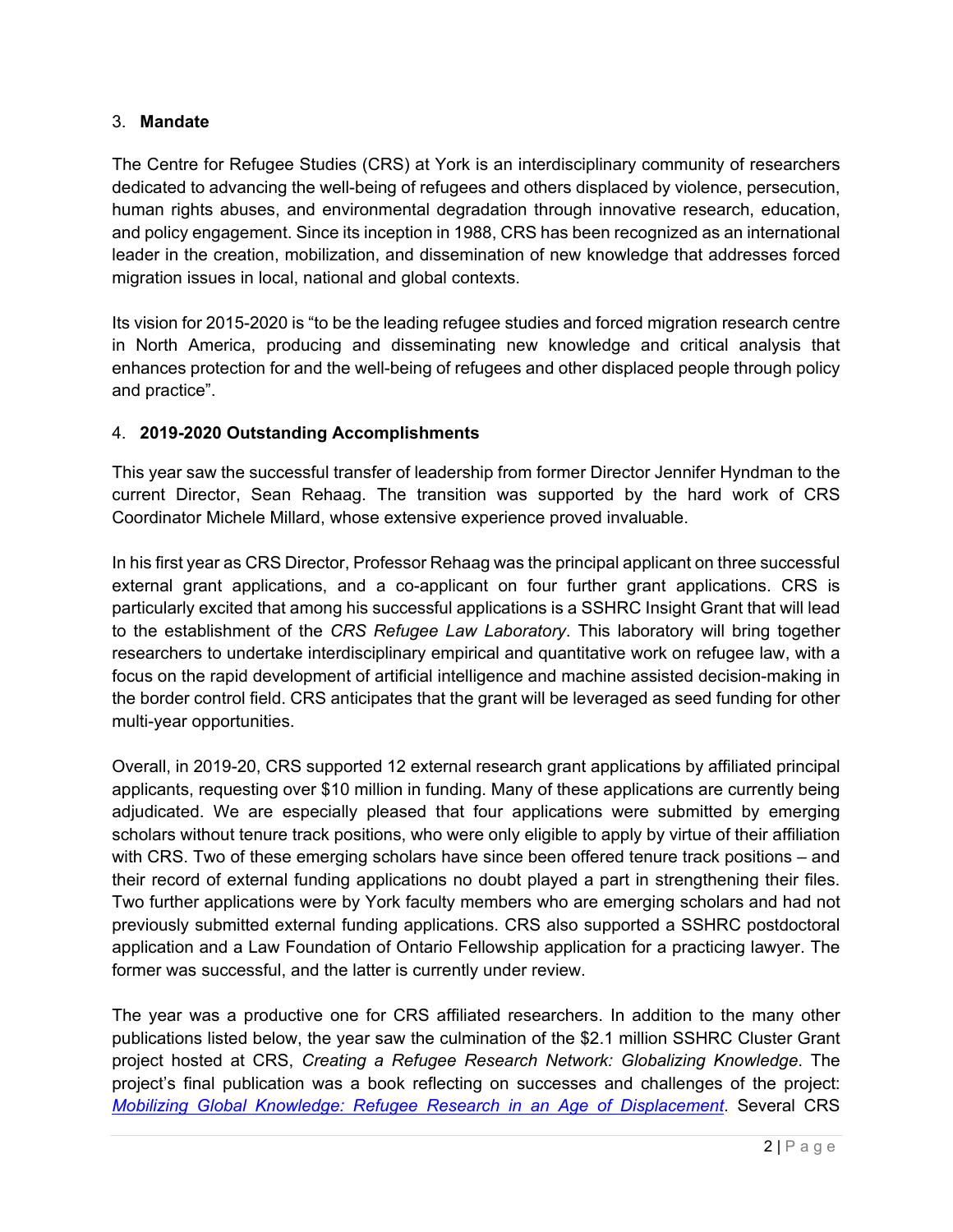faculty, staff, affiliates and students contributed to the book, which is available on an open-access basis to facilitate access by scholars in the Global South. CRS is very proud of the project, which laid the groundwork for one of the most extensive networks of scholars working on forced migration around the world – a network that we will continue to foster and support.

As usual, this year CRS welcomed visiting researchers from around the world and hosted many research events. One of our focuses was building links with other communities at York. As such, several CRS research events were co-hosted by other organizations, including:

- Canadian Association of Refugee Lawyers (Osgoode Branch)
- Canadian Forum on Civil Justice
- Centre for Research on Latin America and the Caribbean
- Glendon College
- Hellenic Heritage Foundation
- Nathanson Centre on Transnational Human Rights, Crime and Security
- Osgoode Hall Law School
- Osgoode Outlaws
- Parkdale Community Legal Services
- Robarts Centre for Canadian Studies

As an example, CRS and the Centre for Research on Latin America and the Caribbean identified an opportunity to collaborate on the issue of Central American asylum seekers, who face increasing challenges due to problematic US policies. Together we organized a well-attended public talk at the Toronto Public Library on the subject, with speakers from Canada, the US, and Mexico. This was followed by a workshop at York University bringing together activists and scholars to explore how university-based researchers can contribute to improved policy in this area.

The year was also busy for our student programs. We continued to work with students in our diploma and certificate programs, to support student refugees resettled through York's branch of World University Services Canada, to administer bursaries for refugee and non-status students, and to assist CRS Student Caucus with its yearly student conference. We are especially delighted that this year saw the creation of a new scholarship for graduate students working on the intersection between climate change and forced migration. We look forward to celebrating the launch of this scholarship, which will give us an occasion to recognize the contributions of Anthony Richmond, a remarkable scholar, and one of the founding members of CRS.

## 5. **Challenges and Areas for Improvement**

## *Capacity:*

The biggest challenge that CRS faces is one that has been noted in several past annual reports: capacity. While CRS is grateful for the funding and support that we receive, current resources limit our ability to forward our agenda – and importantly, to pursue further resources.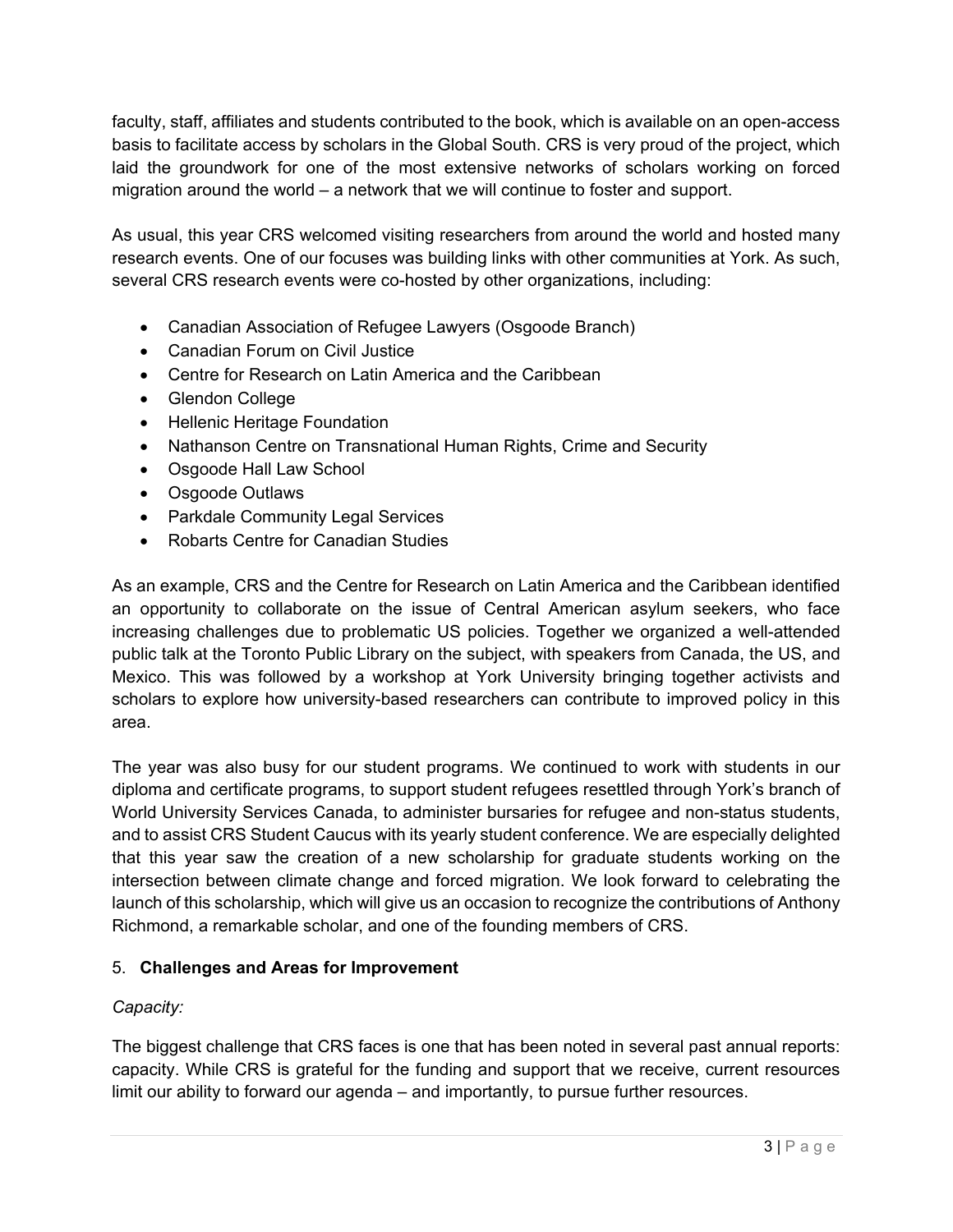The biggest bottleneck in terms of capacity is that the CRS Director position involves significant time commitments, yet Directors continue to have significant outside teaching and administrative responsibilities. Efforts should be made by the VPRI's office to ensure that home faculties and departments for institutional ORU Directors consider directing an ORU as a full administrative load, so that other administrative responsibilities are not added. Further resources also need to be freed up in terms of teaching. One option would be to provide additional teaching credits for ORU Directors (e.g. making ORU Directors comparable to York Research Chairs in terms of teaching load). Another option would be to provide teaching credits for ORU Associate Directors who could share the workload. Still another alternative – one that would preserve current teaching capacity by York faculty – would be to provide funding for ORUs to hire non-faculty Assistant Directors. The latter could be emerging scholars who have not yet secured tenure track positions, including contract faculty at York looking for opportunities to contribute in administrative and research capacities.

It is worth highlighting that it takes capacity to pursue further resources. The current CRS Director hopes to work with advancement on a fundraising strategy – but with all the other responsibilities and limited resources, this did not prove possible this year. It would be worth considering how to create additional capacity to pursue such opportunities within institutional ORUs.

## *COVID-19:*

The second biggest challenge is one that we are all dealing with: how to respond to the disruption caused by the COVID-19 pandemic.

CRS is still working out how to continue being a vibrant international research community at a time when in-person events and travel are not feasible. While we have continued with our core activities – including supporting our affiliates in their research and pursuing new funding opportunities – we are still in the early stages of developing online research and knowledge mobilization events. We are particularly appreciative of CRS Resource Centre Coordinator, Faida Abu-Ghazaleh, who has helped us maintain an online version of our longstanding weekly "Turkish Coffee" meetups, which have kept the CRS community connected during this time of social distancing.

While COVID-19 has no doubt resulted in many challenges, we also see this as a time of opportunity. Many external CRS affiliates are unable to attend our in-person events – especially refugees and other displaced people who cannot freely travel. Developing online venues for research and knowledge mobilization may provide these valued members of the CRS community with new ways to engage with us, which we hope to continue when we are once again able to gather in person.

Unfortunately, one of the challenges brought on by COVID-19 has exacerbated our capacity difficulties: because of the disruption, we had to cancel our non-credit Summer Course in May 2020. This had significant financial implications because we had to refund fees despite being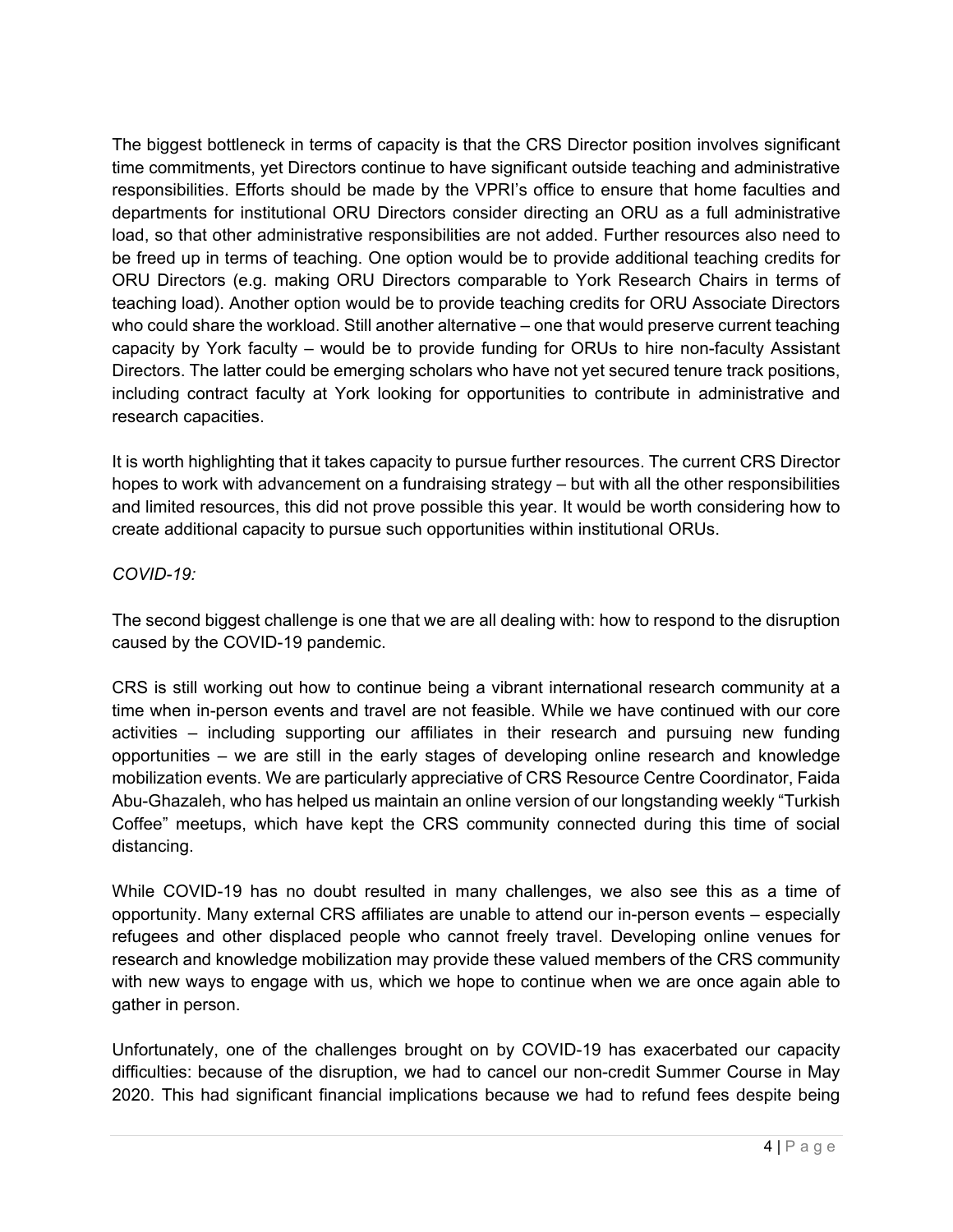unable to recover most of the expenses (the salaries of the Course Director and Course Coordinator). We have a multi-year plan to recover. One part of that plan is to repurpose some of the resources that we have already paid for, and undertake curriculum redesign to make the course even better in the future. Ultimately, we are hopeful that many of those who were unable to participate this year will join us in future years, and that the Summer Course will continue to be as popular as ever. Nonetheless, because the Summer Course is revenue generating for CRS, this year's cancellation does pose some short-term challenges.

## 6. **Financial Position**

See Appendix 4.

## 7. **Graduate Diplomas and Non-Degree Activities**

|   | <b>Activity Type</b>                        | # Attendees | <b>Affiliation</b> |
|---|---------------------------------------------|-------------|--------------------|
|   | CRS Summer Course (5 days<br>annually, May) | 64          | York               |
| 2 | <b>CRS Diploma</b>                          | 123         | York (FGS)         |
| 3 | <b>CRS Certificate</b>                      | 78          | York (LAPS)        |

#### 8. **Current activities:**

|    | <b>Activity Type</b>                  | # Attendees  | <b>Affiliation</b>      |
|----|---------------------------------------|--------------|-------------------------|
| 1. | <b>CRS Annual Student Conference</b>  | 79           | York                    |
|    | (October)                             |              |                         |
| 2. | CRS Seminar Series (Sept - April,     | Avg. 20-25   | York                    |
|    | approx. 15-20 events)                 |              |                         |
| 3. | CRS workshops (3-4 per year)          | Avg. 30      | York                    |
| 4. | <b>CARFMS Conference (every other</b> | Avg. 150     | York, CARFMS,           |
|    | year)                                 |              | local host (held in     |
|    |                                       |              | different parts of      |
|    |                                       |              | Canada, CRS is the      |
|    |                                       |              | Secretariat)            |
| 5. | IASFM Conference (every other         | Avg. 400-500 | York, IASFM, local      |
|    | year)                                 |              | host (held in different |
|    |                                       |              | parts of the world,     |
|    |                                       |              | CRS is the              |
|    |                                       |              | Secretariat)            |

#### 9. **Space Utilization**

See Appendix 3.

#### 10. **Objectives for Upcoming Year**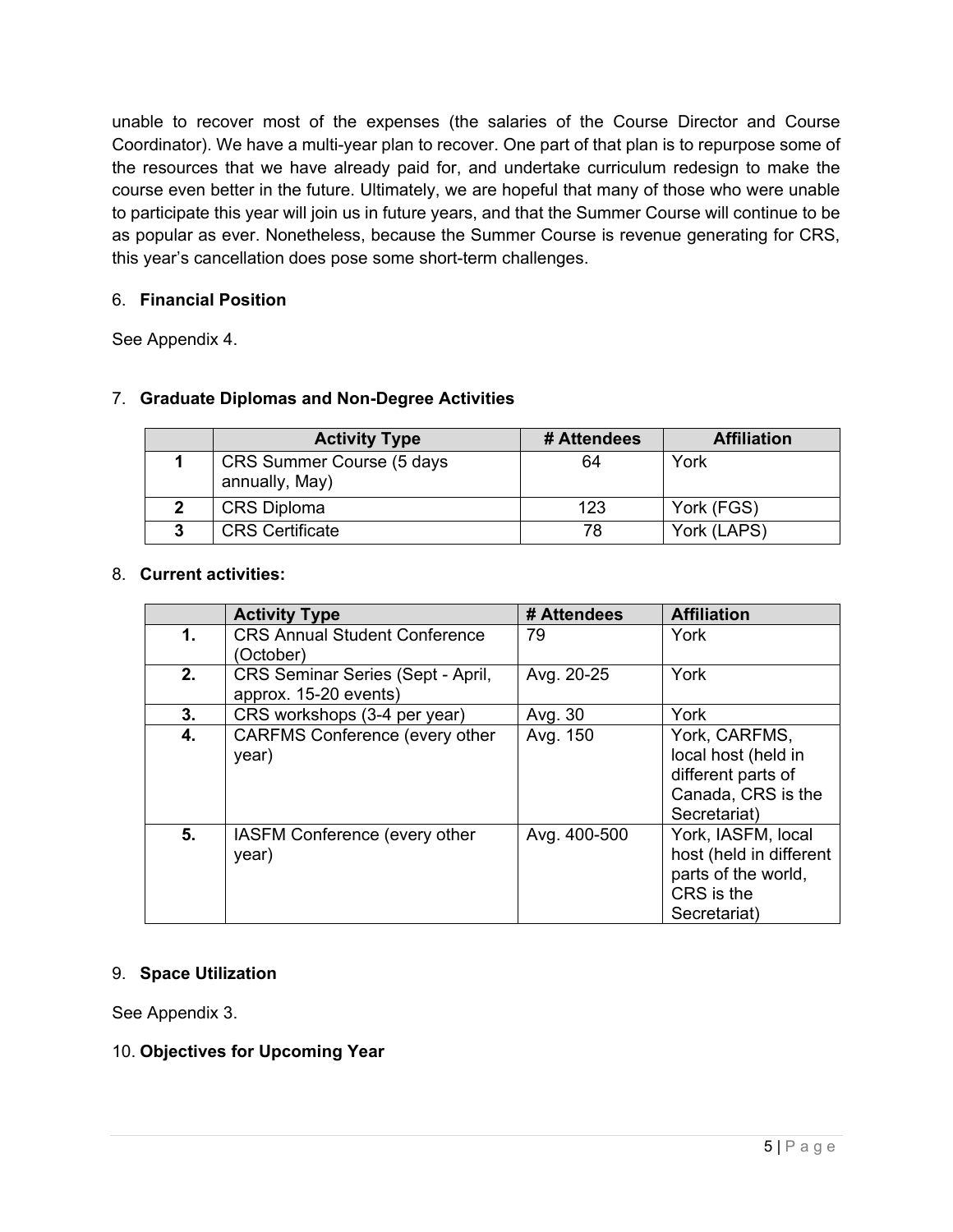The main objective for CRS for 2020-21 is to complete our strategic planning and ORU rechartering process. We had hoped to be in a position to provide an indication of likely directions by the time that this annual report was due. However, our strategic planning process has been delayed by the COVID-19 disruption. We are, nonetheless, on track to complete strategic planning over the summer, and we are confident that we will have an exciting set of objectives to propose in the re-chartering process in the fall.

In addition to re-chartering, in 2020-21 we will continue supporting CRS affiliated researchers with existing projects and with new external funding applications. We will also maintain and improve the CRS certificate and diploma programs. We expect to significantly expand our online knowledge mobilization efforts – including online workshops, lectures and conferences – in light of restrictions on in-person events.

While CRS is in a time of transition, we fully expect that by the end of next year, CRS will be well placed to embark on another five years as one of the world's leading international hubs for refugee and forced migration research that advances the rights and interests of refugees and other displaced people.

*Note: We are not listing our planned events, activities, visitors, etc, for 2020-21. This annual report has been prepared at the height of the COVID-19 disruption, and we are still working out how our plans must be modified.*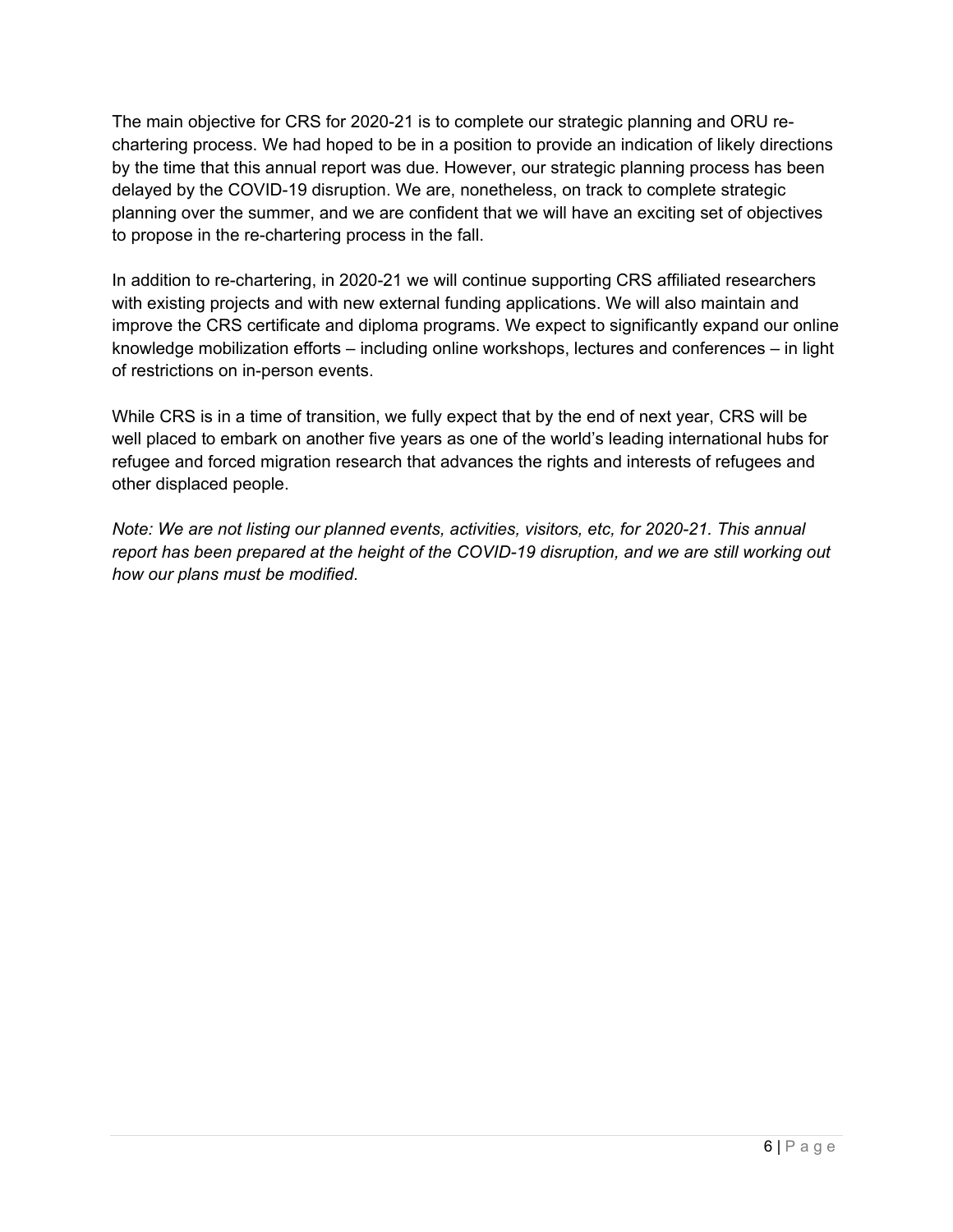# **APPENDIX 1: Active Members and Governance**

| <b>Executive Committee</b>                 |                                                        |  |  |  |  |
|--------------------------------------------|--------------------------------------------------------|--|--|--|--|
|                                            | In-Person Meeting Date(s): Sept. 17, 2019; Feb. 5 2020 |  |  |  |  |
| (Additional discussion and votes by email) |                                                        |  |  |  |  |
| <b>Member</b>                              | <b>Affiliation</b>                                     |  |  |  |  |
| <b>Christopher Kyriakides</b><br>1.        | Faculty, Department of Sociology                       |  |  |  |  |
| Don Dippo<br>2.                            | Faculty, Faculty of Education                          |  |  |  |  |
| 3. Dagmar Soennecken                       | Faculty, School of Public Policy and                   |  |  |  |  |
|                                            | Administration                                         |  |  |  |  |
| 4. Jennifer Hyndman                        | Faculty, Departments of Social Science and             |  |  |  |  |
|                                            | Geography                                              |  |  |  |  |
| Michaela Hynie<br>5.                       | Faculty, Department of Psychology                      |  |  |  |  |
| Ozgun Topak<br>6.                          | Faculty, Department of Social Science                  |  |  |  |  |
| Sean Rehaag<br>7.                          | Faculty, Osgoode Hall Law School                       |  |  |  |  |
| Alexandra Mirowski<br>8.                   | PhD candidate, Department of Sociology                 |  |  |  |  |
| 9. Nicole Fernandez                        | MA candidate, Public and International Affairs         |  |  |  |  |

| <b>Faculty Members</b>  |                      |                |                                                           |  |
|-------------------------|----------------------|----------------|-----------------------------------------------------------|--|
| <b>First Name</b>       | <b>Last Name</b>     | <b>Faculty</b> | <b>Department</b>                                         |  |
| $1_{-}$<br>Don          | Dippo                | Education      | Education                                                 |  |
| 2.<br>Anna              | Zalik                | <b>FES</b>     | <b>FES</b>                                                |  |
| 3.<br>Mulry             | Mondelice            | Glendon        | <b>International Law</b>                                  |  |
| Imran<br>4.             | Ali                  | Health         | Dahdaleh Institute for Global Health<br>Research          |  |
| 5.<br>Michaela          | Hynie                | Health         | Psychology                                                |  |
| Yuka<br>6.              | Nakamura             | Health         | Kinesiology                                               |  |
| 7 <sub>1</sub><br>Aaida | Mamuji               | LA&PS          | <b>Administrative Studies</b>                             |  |
| Wenona<br>8.            | Giles (Emerita)      | LA&PS          | Anthropology                                              |  |
| Antonio<br>9.           | Sorge                | LA&PS          | Anthropology                                              |  |
| 10. Daphne              | Winland              | LA&PS          | Anthropology                                              |  |
| 11. Mohammed            | Hassan               | <b>FES</b>     | <b>Environmental Studies</b>                              |  |
| 12. Ranu                | <b>Basu</b>          | LA&PS          | Geography                                                 |  |
| 13. Valerie             | Preston              | LA&PS          | Geography                                                 |  |
| 14. Jennifer            | Hyndman              | LA&PS          | Geography/Social Science                                  |  |
| 15. Andrea              | Emberly              | LA&PS          | <b>Humanities</b>                                         |  |
| 16. Alison              | Crosby               | LA&PS          | School of Gender, Sexuality and Women's<br><b>Studies</b> |  |
| 17. Merouan             | Merkouar             | LA&PS          | <b>Social Science</b>                                     |  |
| 18. Ozgun               | Topak                | LA&PS          | Social Science                                            |  |
| 19. Chizuru             | Ghelani              | LA&PS          | Social Work                                               |  |
| 20. Luann               | Good Gingrich        | LA&PS          | Social Work                                               |  |
| 21. Susan               | McGrath<br>(Emerita) | LA&PS          | Social Work                                               |  |
| 22. Luin                | Goldring             | LA&PS          | Sociology                                                 |  |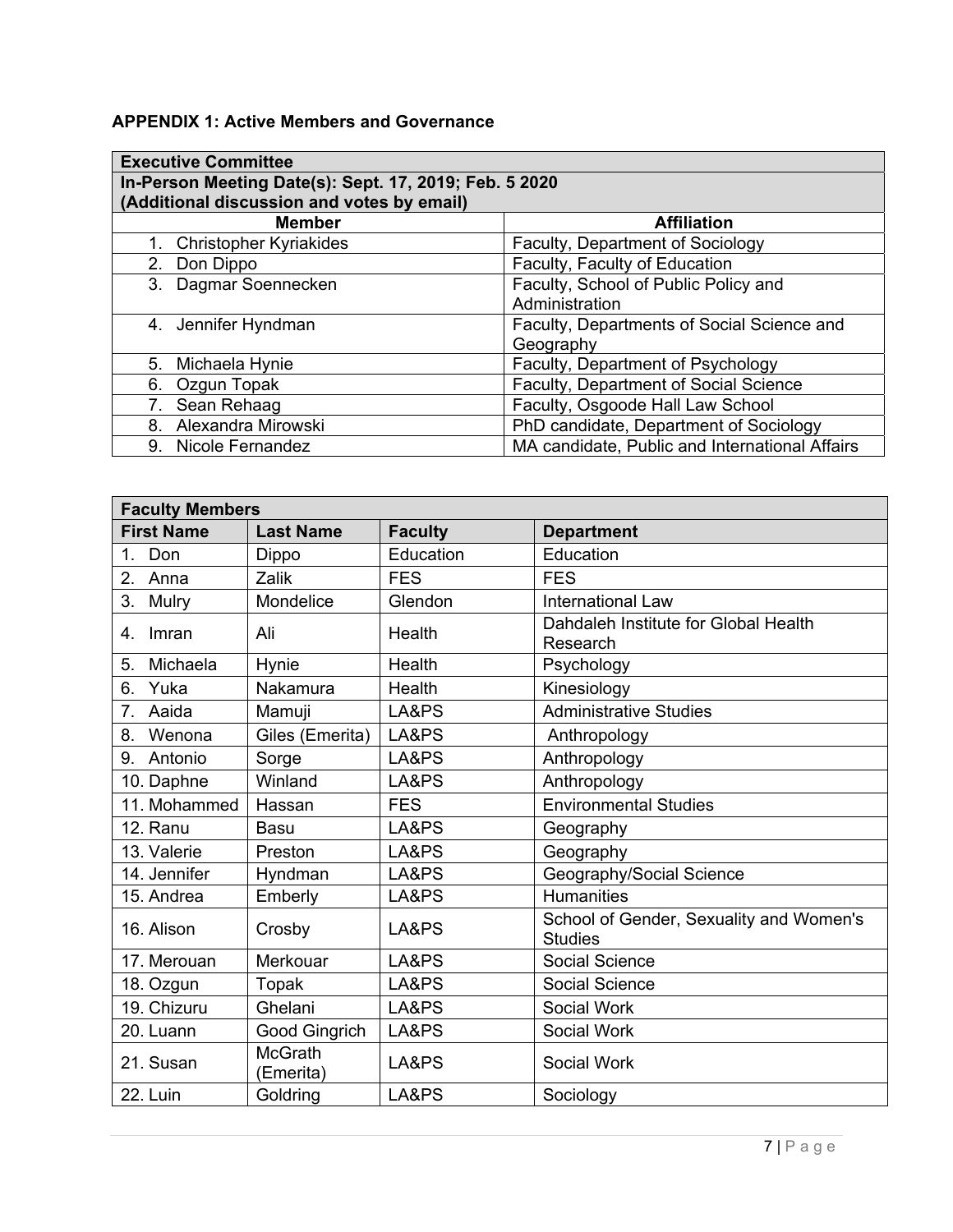| 23. Christopher | Kyriakides    | LA&PS   | Sociology                     |
|-----------------|---------------|---------|-------------------------------|
| 24. James       | Simeon        | LA&PS   | <b>SPPA</b>                   |
| 25. Dagmar      | Soennecken    | LA&PS   | <b>SPPA</b>                   |
| 26. Nergis      | Canefe        | LA&PS   | <b>SPPA/Political Science</b> |
| 27. Willem      | Maas          | LA&PS   | <b>Political Science</b>      |
| 28. Saptarishi  | Bandopadhyay  | Osgoode | Osgoode Law                   |
| 29. Amar        | <b>Bhatia</b> | Osgoode | Osgoode Law                   |
| 30. Obiora      | Okafor        | Osgoode | Osgoode Law                   |
| 31. Sean        | Rehaag        | Osgoode | Osgoode Law                   |

| <b>Other Members</b>                        |                   |                                                                                                                                                 |                               |  |  |
|---------------------------------------------|-------------------|-------------------------------------------------------------------------------------------------------------------------------------------------|-------------------------------|--|--|
| <b>First Name</b>                           | <b>Last Name</b>  | <b>Institution</b>                                                                                                                              | <b>Membership</b><br>Category |  |  |
| 1. Bree                                     | Akesson           | Associate Director and Associate Professor,<br>Centre for Research on Security Practices;<br>Faculty of Social Work, Wilfrid Laurier University | <b>CRS Scholar</b>            |  |  |
| 2. Idil                                     | Atak              | Prof., Department of Criminology, Ryerson<br>University                                                                                         | <b>CRS Scholar</b>            |  |  |
| 3.<br>Laura                                 | <b>Bisaillon</b>  | Prof., Social and Behavioural Health Sciences,<br>University of Toronto                                                                         | <b>CRS Scholar</b>            |  |  |
| Nimo<br>4.                                  | <b>Bokore</b>     | Prof., School of Social Work, Carleton University                                                                                               | <b>CRS Scholar</b>            |  |  |
| 5. Pablo                                    | <b>Bose</b>       | Prof., Department of Geography, University of<br>Vermont                                                                                        | <b>CRS</b> Scholar            |  |  |
| 6. Tom                                      | <b>Clark</b>      | <b>Community Scholar</b>                                                                                                                        | Community<br>Scholar          |  |  |
| Christina<br>$7_{\scriptscriptstyle{\sim}}$ | Clark-Kazak       | Associate Professor, School of Public and<br>International Affairs, University of Ottawa                                                        | <b>CRS Scholar</b>            |  |  |
| Noheir<br>8.                                | Elgendy           | Former Prof. Urban Studies, Cairo University                                                                                                    | Independent<br>Scholar        |  |  |
| 9. Claire                                   | <b>Ellis</b>      | <b>Community Scholar, ESPMI Network</b>                                                                                                         | Community<br>Scholar          |  |  |
| 10. Hilary                                  | Evans<br>Cameron  | <b>SSHRC Postdoctoral Fellow and Adjunct</b><br>Professor, Osgoode Hall Law School                                                              | <b>CRS Scholar</b>            |  |  |
| 11. Adele                                   | Garnier           | Université Libre de Bruxelles                                                                                                                   | <b>CRS Scholar</b>            |  |  |
| 12. Lucio<br>Manuel                         | Gomez de<br>Sousa | Assistant Professor, Department of Social<br>Sciences and Management, Universidade<br>Aberta (Lisboa)                                           | <b>CRS Scholar</b>            |  |  |
| 13. Sacha                                   | Guney             | <b>Community Scholar</b>                                                                                                                        | Community<br>Scholar          |  |  |
| 14. Rola                                    | Koubeissy         | Independent Researcher                                                                                                                          | Independent<br>Scholar        |  |  |
| 15. Michele                                 | Manocchi          | Researcher, University of Western Ontario                                                                                                       | <b>CRS Scholar</b>            |  |  |
| 16. Kevin                                   | McKague           | Prof., Sannon School of Business, Cape Breton<br>University                                                                                     | <b>CRS Scholar</b>            |  |  |
| 17. James                                   | <b>Milner</b>     | Prof., Political Science, Carleton University                                                                                                   | <b>CRS Scholar</b>            |  |  |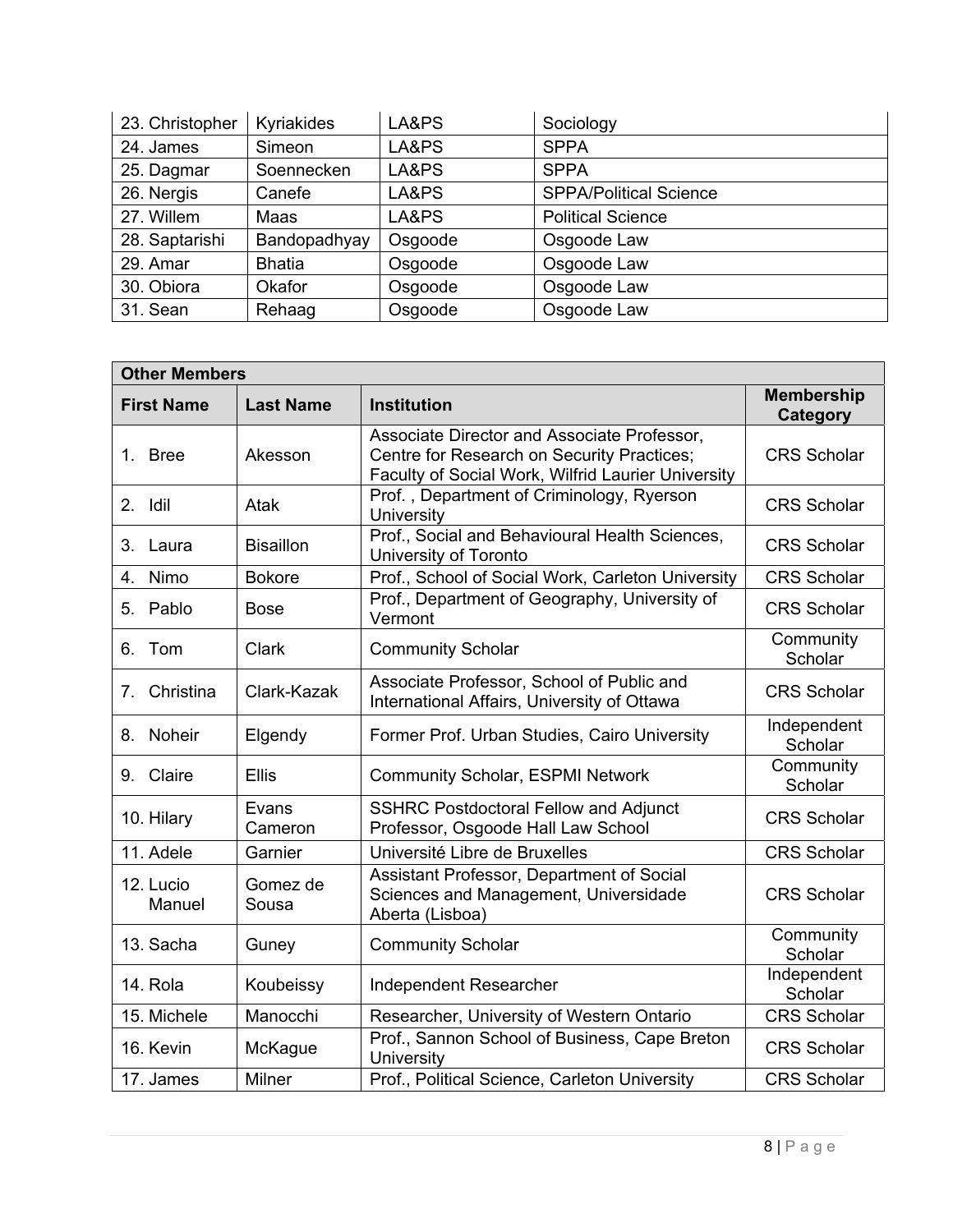| 18. Petra                          | Molnar              | <b>Barrister and Solicitor</b>                                                                                             | Independent<br>Scholar |
|------------------------------------|---------------------|----------------------------------------------------------------------------------------------------------------------------|------------------------|
| 19. Peter                          | <b>Nyers</b>        | Associate Professor, Political Science,<br><b>McMaster University</b>                                                      | <b>CRS Scholar</b>     |
| 20. Oladapo<br>Kayode              | Opasina             | <b>Senior Research Consultant</b>                                                                                          | Independent<br>Scholar |
| 21. Tiffany                        | <b>Pollock</b>      | PostDoc, Children, Childhood and Youth<br>Program, York University                                                         | <b>CRS Scholar</b>     |
| 22. Morgan                         | Poteet              | Associate Professor, Dept. of Sociology, Mt.<br><b>Allison University</b>                                                  | <b>CRS Scholar</b>     |
| 23. Niloufar                       | Pourzand            | PhD, Independent Researcher                                                                                                | Independent<br>Scholar |
| 24. Ajnesh                         | Prasad              | Canada Research Chair (Tier II), School of<br><b>Business, Royal Roads University</b>                                      | <b>CRS Scholar</b>     |
| 25. Fahim                          | Quadir              | Vice Provost, Dean, School of Graduate<br>Studies, Queen's University                                                      | <b>CRS Scholar</b>     |
| 26. Diane                          | Riskedahl           | Sessional Lecturer, Department of<br>Anthropology, University of Toronto                                                   | <b>CRS Scholar</b>     |
| $\overline{27}$ . Althea-<br>Maria | Rivas               | <b>University of Sussex</b>                                                                                                | <b>CRS</b> Scholar     |
| 28. Justin                         | Rogers              | Prof., Social Work, University of Bath                                                                                     | <b>CRS Scholar</b>     |
| 29. Fidaa                          | Shehada             | <b>Centennial College</b>                                                                                                  | <b>CRS Scholar</b>     |
| 30. Kathy                          | Sherrell            | <b>ISSofBC</b>                                                                                                             | Community<br>Scholar   |
| 31. Richa                          | Shivakoti           | Independent Researcher                                                                                                     | Independent<br>Scholar |
| 32. Stephanie                      | Silverman           | Lecturer, Trinity College in the University of<br>Toronto                                                                  | <b>CRS Scholar</b>     |
| 33. Ray                            | <b>Silvius</b>      | Associate Professor, Political Science,<br>University of Winnipeg                                                          | <b>CRS Scholar</b>     |
| 34. Craig                          | Smith               | Munk School of Global Affairs                                                                                              | <b>CRS Scholar</b>     |
| 35. Abdul<br>Aziz                  | Thabet              | <b>Emeritus Professor of Child and Adolescent</b><br>Psychiatry-School of Public Health - Al Quds<br>University- Jerusalem | <b>CRS Scholar</b>     |
| <b>36. Sule</b>                    | Tomkinson           | Department of Political Science, Prof., Political<br>Science, Université Laval                                             | <b>CRS Scholar</b>     |
| 37. Luna                           | <b>Vives</b>        | Assistant Professor, University of Laval                                                                                   | <b>CRS Scholar</b>     |
| 38. Stacey                         | Wilson-<br>Forsberg | Associate Professor, Human Rights Human<br>Diversity Program, Wilfrid Laurier University                                   | <b>CRS Scholar</b>     |
| 39. Julie                          | Young               | Assistant Professor, Geography, University of<br>Lethbridge                                                                | <b>CRS Scholar</b>     |
| 40. Meron                          | Zeleke              | Associate Professor, University of Bayreuth                                                                                | <b>CRS Scholar</b>     |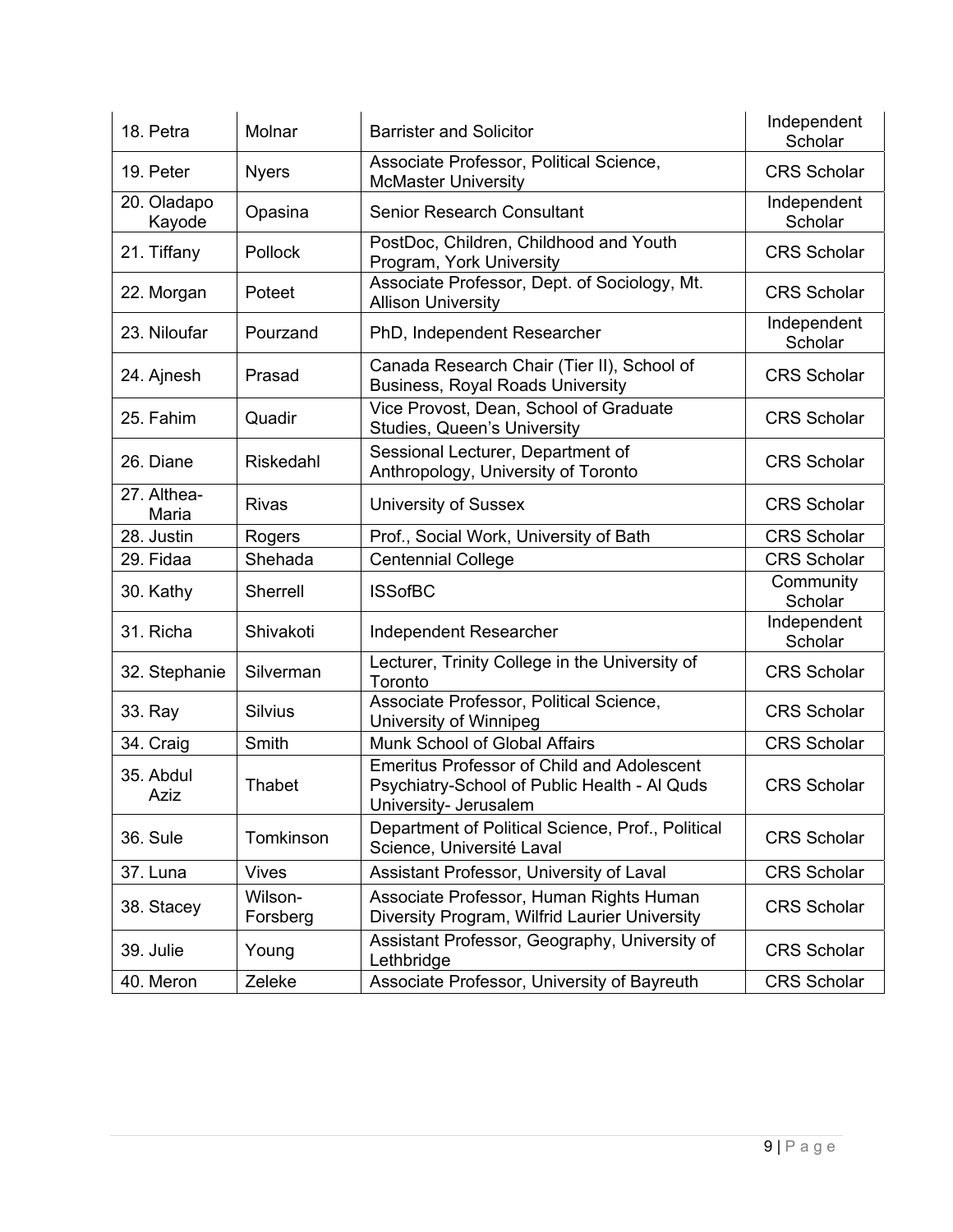| <b>Graduate Student Members</b> |                                                    |                |                                                           |  |  |
|---------------------------------|----------------------------------------------------|----------------|-----------------------------------------------------------|--|--|
| <b>First Name</b>               | <b>Last Name</b>                                   | <b>Faculty</b> | <b>Department/Institution</b>                             |  |  |
| 1. Munira                       | Abdulwasi, PhD<br>candidate, CRS Writing<br>Fellow | Health         | Kinesiology and Health Science,<br><b>York University</b> |  |  |
| 2. Aytak                        | Akbari-Dibavar, PhD<br>candidate                   | LA&PS          | <b>Political Science, York University</b>                 |  |  |
| 3. Melissa                      | Anderson, PhD<br>candidate, CRS Writing<br>Fellow  | LA&PS          | Socio-Legal Studies, York<br><b>University</b>            |  |  |
| 4. Ghuna                        | Bdiwi, PhD candidate                               | Law            | Osgoode Hall Law School, York<br>University               |  |  |
| 5.<br>John                      | Carlaw, PhD candidate                              | LA&PS          | <b>Political Science, York University</b>                 |  |  |
| 6. Cansu                        | Dedeoglu, PhD<br>candidate                         |                | Faculty of Information, University<br>of Toronto          |  |  |
| 7 <sub>1</sub><br>Mohamed       | Duale, PhD candidate                               | Education      | <b>York University</b>                                    |  |  |
| 8. Giulia                       | El Dardiry, PhD<br>candidate                       |                | Anthropology, McGill University                           |  |  |
| 9. Azin                         | Emami, PhD candidate,<br><b>CRS Writing Fellow</b> |                | Politics, York University                                 |  |  |
| 10. Merve                       | Erdilmen, PhD<br>candidate                         |                | <b>Political Science, McGill</b><br>University            |  |  |
| 11. Michael                     | Gordon, PhD candidate                              |                | <b>Political Science, McMaster</b><br>University          |  |  |
| 12. Michelle                    | Lam, PhD candidate                                 | Education      | University of Manitoba                                    |  |  |
| 13. Rachel                      | McNally, MA candidate                              |                | Political Science, Carleton<br>University                 |  |  |
| 14. Aysegul                     | Ozgen, PhD candidate                               |                | Sociology, University at Buffalo,<br><b>SUNY</b>          |  |  |
| 15. William                     | Payne, PhD candidate                               | LA&PS          | Geography, York University                                |  |  |
| 16. Hiba                        | Sha'ath, PhD candidate                             |                | Geography, York University                                |  |  |
| 17. Dina                        | Taha, PhD candidate                                | LA&PS          | Sociology, York University                                |  |  |
| 18. Pierre-<br>Andre            | Theriault, PhD<br>candidate                        | Law            | Osgoode Hall Law School, York<br>University               |  |  |
| 19. Biftu                       | Yousuf, PhD candidate                              | LA&PS          | Geography, York University                                |  |  |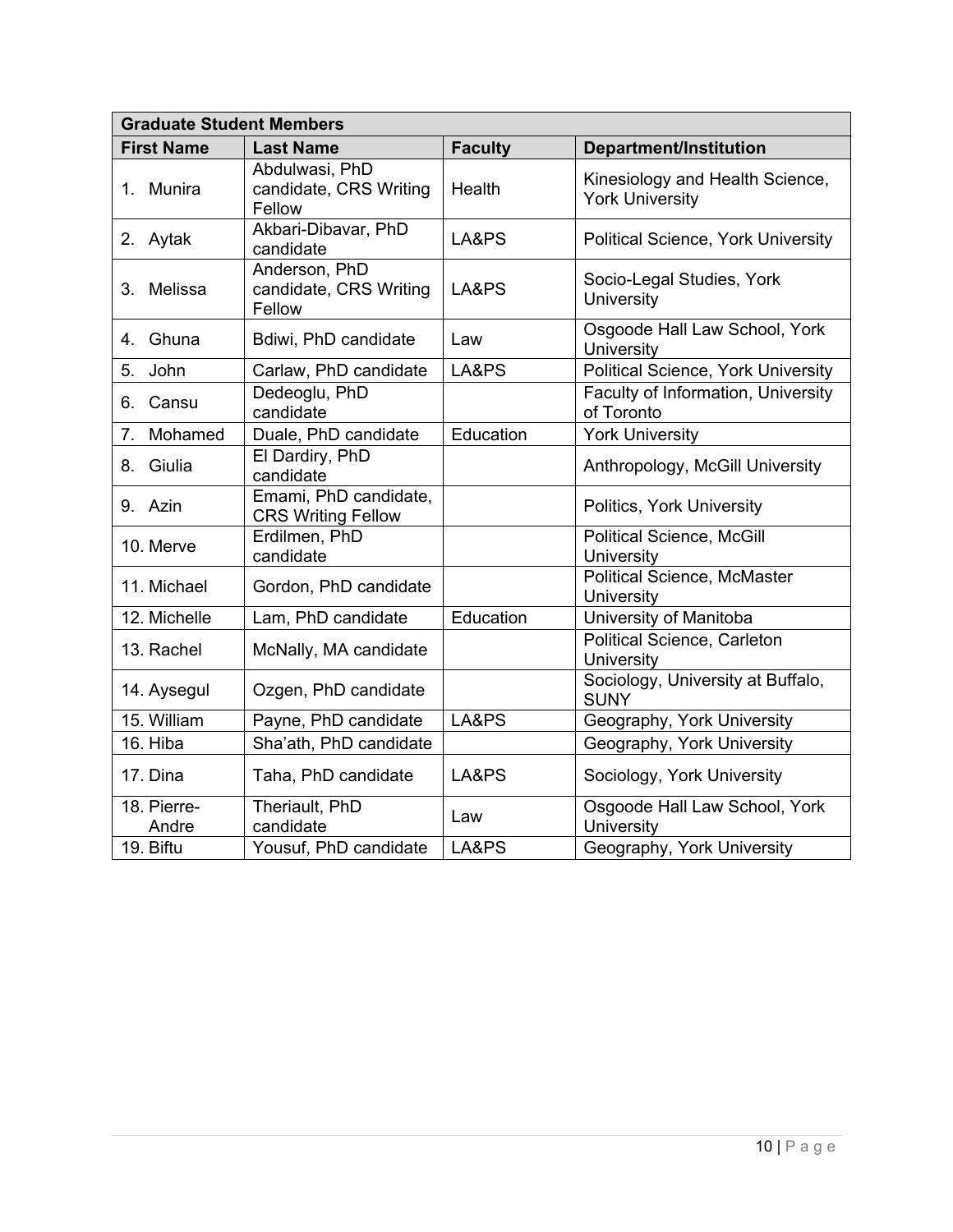# **Core Contributions of CRS Affiliated Scholars**

## **Ranu Basu**

## *Publications*

- Basu, R (2020). Postcolonial Geographies. In: Kobayashi, A. (Ed.), *International Encyclopedia of Human Geography*, 2nd edition. vol. 10, Elsevier, pp. 283–287. https://dx.doi.org/10.1016/B978-0-08-102295-5.10857-1
- Basu, R., Asci, P (2020) Intermediary Cities of Refuge: From Istanbul to Kolkata in Thakur, R, Dutt, A, Pomeroy, G and Thakur S (eds) 'Urban and Regional Planning and Development: 20th century Forms and 21st century Transformations'
- Basu, R. (2019) Geopolitical framings of Subalterity in Education: Compounding a Neoliberalized Welfare State in Meusburger, P. (ed) Geographies of Schooling, Volume 14, Knowledge and Space, Springer.

## *Media*

 May, 2019 Radio interview, Caimanera, Guantanamo, CUBA – on schools and the peace process.

*Presentations* 

- *Educational Integration in a Tri-City Context. Canadian Association of Refugees and Forced Migration Studies* (CARFMS), Interrogating Integration. York University, May 2019.
- *Subalterity in Education within the Context of Displacement*, Centre for Refugee Studies (CRS), York University, January 2019.

## **Nergis Canefe**

#### *Publications*

- Canefe, Nergis, *International Criminal Law and Limits of Universal Jurisdiction in the Global South: A Critical Discussion on Crimes Against Humanity,* 2020
- Canefe, Nergis, "Redefining State Sovereignty in the Context of Statelessness," in Nasreen Chowdhory, ed. *The Rohingya Crisis*, Springer Press, 2019
- Canefe, Nergis, "Dispossession, Precarity and Statehood in Contemporary Middle East," in Kenneth Christie and Marion Boulby, eds., Human Security Reframed, Berghan Press, 2019
- Canefe, Nergis, "Rethinking Displacement: Transitional Justice and Forced Migration Studies," in Susan McGrath and Julie Young, eds., New Horizons in Forced Migration Studies, University of Toronto Press, 2019

- 2019 "Globalizing Histories of Displacement," Paper presenter at the International Workshop on A Century of Human Displacement and Dispossession, American University of Beirut, Lebanon
- 2019 Invited Guest Lecturer, Center for Refugee Studies Summer School, Toronto, Canada "Ethics of Witnessing and Critical Thoughts on Methodologies of Work with Human Suffering." Toronto, Canada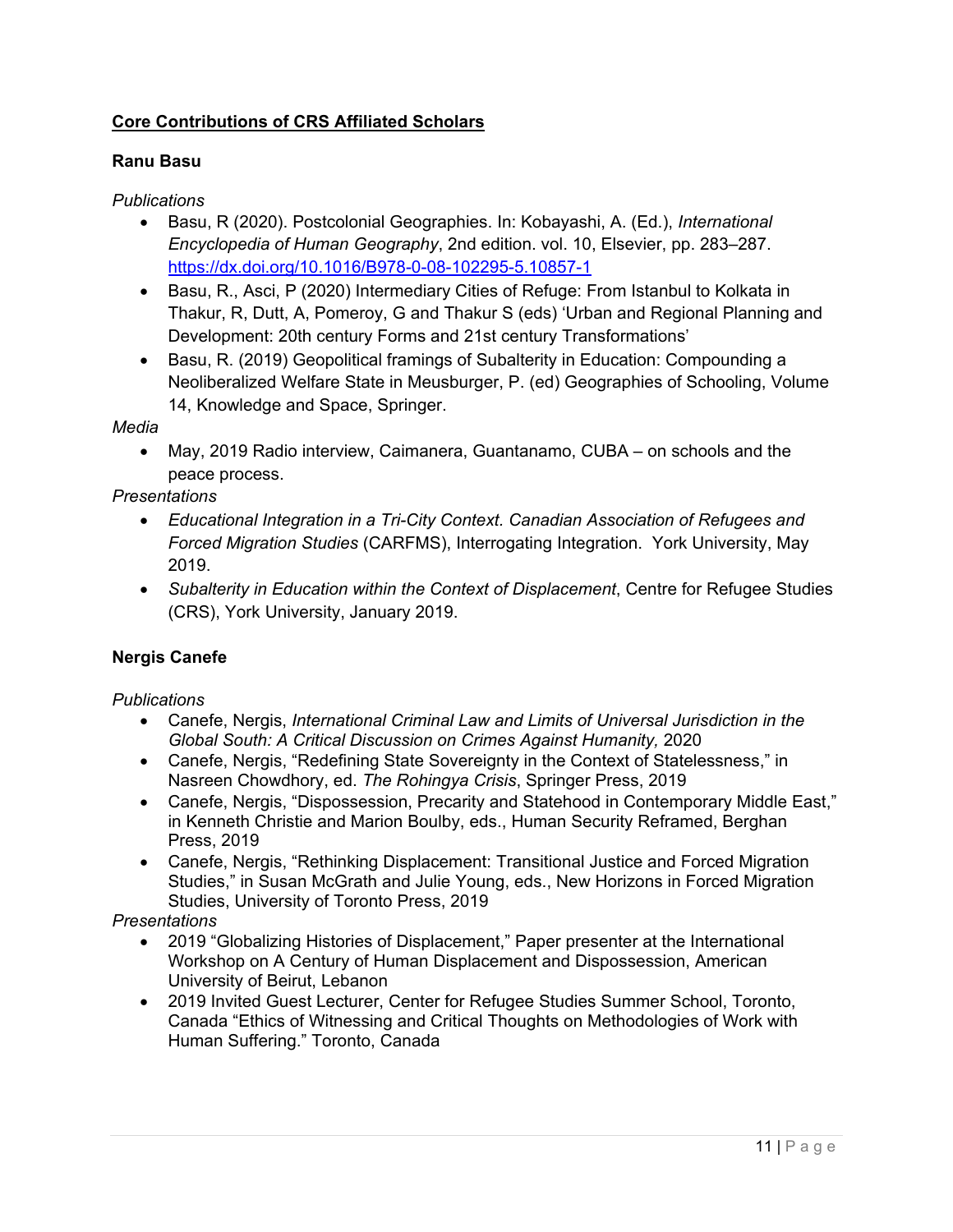## **Alison Crosby**

#### *Presentations*

 Member of a joint CRS-CERLAC working group that organized a series of events in 2019-20 around the Central American migration crisis with invited speakers from Canada, the US and Mexico, including a public event on March 11th, 2020, *Central American Migrants in Limbo: Transit Experiences and Grassroots Responses*, and a workshop on March 12<sup>th</sup>, 2020, *Researchers & Activists Working Together to Support Central American Migrants*.

#### **Don Dippo**

#### *Grants*

 Open Society Foundation, "Borderless Higher Education for Refugees", May 2019 – May 2020, \$455,000 USD (administered by the Faculty of Education) – BHER has moved to Education, but CRS remains involved with dissemination and KM support.

#### *Publications*

 Wenona Giles and Don Dippo, "Transitions from Knowledge Networked to Knowledge Engaged: Ethical Tensions and Dilemmas from the Global to the Local" for Mobilizing Global Knowledge: Refugee Research in an Age of Displacement*.* Susan McGrath and Julie Young (Co-Editors), University of Calgary Press, 2019.

#### *Presentations*

 Don Dippo (Chair), Abdi Bashir, Kassahun Hiticha, Abulong Okello, Abdi Aden, Deka Shahow, Dahabo Ibrahim, "Pursuing Graduate Studies as Refugees, Part Two" (ZOOM from Dadaab, Kenya), Canadian Association for Refugee and Forced Migration Studies (CARFMS), York University, Toronto, May 2019.

#### **Luann Good Gingrich**

#### *Publications*

- 2019 Good Gingrich, L. & Enns, T., A reflexive view of refugee integration and inclusion: A case study of Mennonite Central Committee and the Private Sponsorship of Refugees Program. *Refuge: Canada's Journal on Refugees/revue canadienne sur les réfugiés* 35(2), 9-23.
- 2019 Good Gingrich, L. & Young, J.E.E. Borders for profit: Transnational social exclusion and the production of the NAFTA border. *International Journal of Migration and Border Studies* 5(1/2), 64-81.
- 2019 Good Gingrich, L. *Refugee Newcomer Sponsorship and Social Inclusion: York U-MCC Ontario Research Report*. Kitchener, ON: Mennonite Central Committee Ontario (https://mcccanada.ca/media/resources/10460 ); Refugee Newcomer Sponsorship and Social Inclusion: A Learning Resource. Kitchener, ON: Mennonite Central Committee Ontario (https://mcccanada.ca/media/resources/10461 ).

- 2020 Differential inclusion, soft domination, and good intentions: A reflexive examination of refugee sponsoring relationships. Balsillie School of International Affairs, Lunch and Lecture Series. Waterloo, ON. January.
- 2019 The Paradox of Social Inclusion: A Reflexive Analysis of Common Sense. Canadian Sociological Association Annual Conference, Congress of the Humanities and Social Sciences, University of British Columbia, Vancouver, British Columbia. June.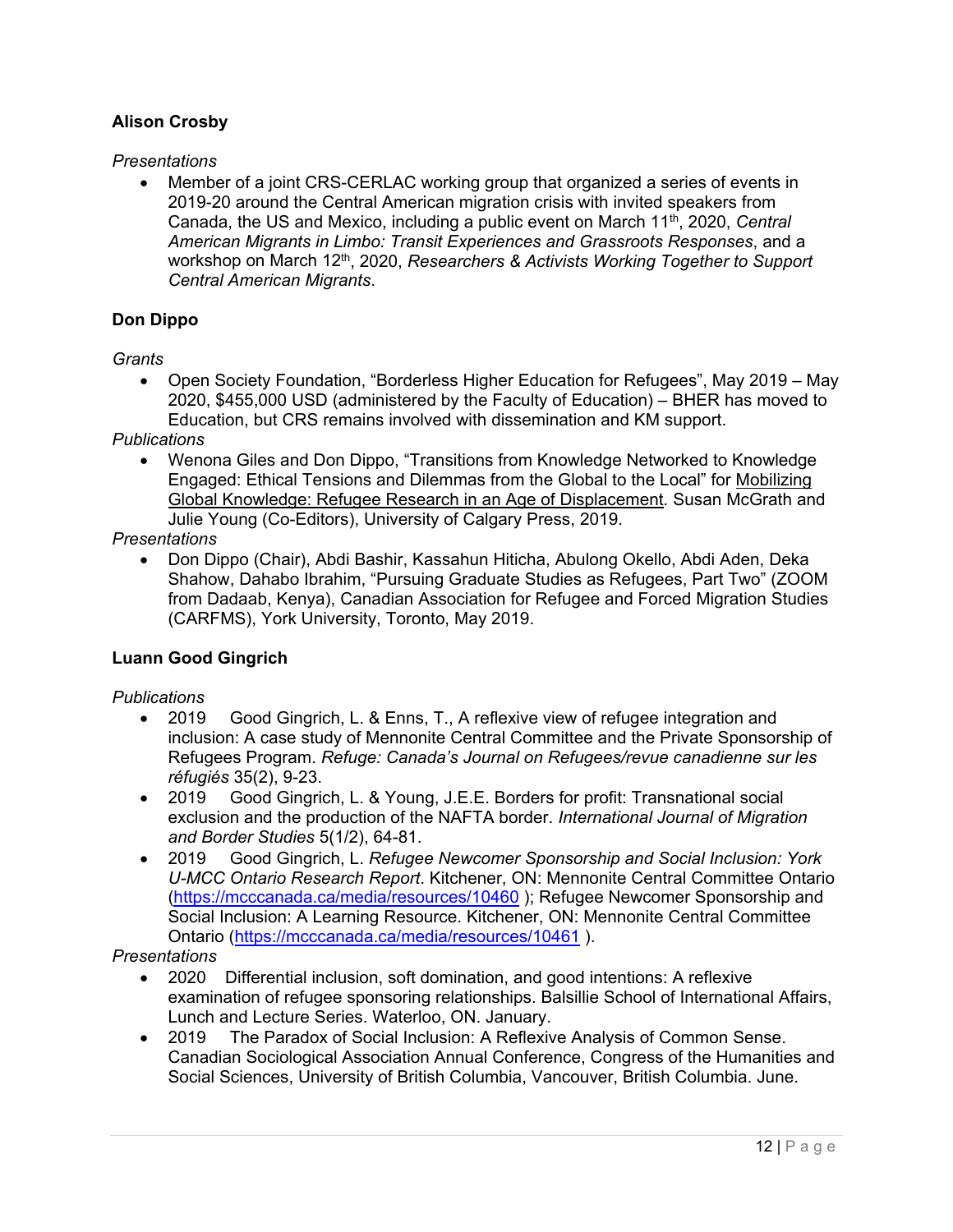2019 (With T. Enns & K. Perez). Religious heritage, institutionalized ethos, and synergies: Mennonite Central Committee and Canada's Private Sponsorship of Refugees Program. Canadian Association for Refugee and Forced Migration Studies Annual Conference, York University, Toronto, ON. May.

## **Jennifer Hyndman**

#### *Publications*

- Hynie, M., S. McGrath, J. Bridekirk, A. Oda, N. Ives, J. Hyndman, N. Arya, Y. B. Shakya, J. Hanley, K. McKenzie (forthcoming) "What Role Does Type of Sponsorship Play in Early Integration Outcomes? Syrian Refugees Resettled in Six Canadian Cities", *Refuge* 35(2): 36-52.
- Weima, Y. and J. Hyndman (2019) "Humanitarian Government, Refugee Governance and Pushback: global and local approaches", in K. Mitchell et al. (eds.) *Handbook on Critical Geographies of Migration.* Edward Elgar Press, 30-44.
- Labman, S. and J. Hyndman (2019) "BVOR [Blended Visa Office-Referred Refugees] Briefing Note", May 1. At https://crs.info.yorku.ca/files/2019/04/BVOR-Briefing-2019- May1.pdf

#### *Presentations*

- "Analyzing the Sponsors" in 'Global Prospects for Private and Community Sponsorship in Refugee Resettlement' at the International Metropolis Conference, Ottawa, June 24- 28, 2019.
- "Private Refugee Sponsorship: the puzzle of BVORs", Canadian Association for Refugee and Forced Migration Studies, York University, Toronto, May 14-16, 2019.
- "Situating Private Sponsors as Citizens in Canada's Syrian Resettlement Program" [copresenters S. Labman & J. Zyfi] 17<sup>th</sup> IASFM Conference, Thessaloniki, Greece, July 24-27.

## **Michaela Hynie**

#### *Publications*

- Hynie, M., Tuck, A., Oda A., Agic, B., & McKenzie, K. (2020). Health care and the Canadian Syrian Resettlement Initiative: Understanding Syrian newcomers' needs and health care access in context. In A. Korntheuer, D. B. Maehler, P. Pritchard, & L. Wilkinson (Eds.), *Refugees in Canada and Germany: Responses in policy and practice*  (pp 171-188). (GESIS-Schriftenreihe, 25). Köln: GESIS - Leibniz-Institut für Sozialwissenschaften. https://doi.org/10.21241/ssoar.66728
- Hynie, M., Nayak, P.K., Gomes, T., & Abdillah, I. (2019). Refugee sponsorship and Canada's immigration policy in times of climate change. In P. E. Perkins (Ed.), *Local and global climate justice: Activism in the Great Lakes watershed*. (pp. 95-107). New York: **Routledge**
- Hynie, M., McGrath, S., Bridekirk, J., Oda, A., Ives, N., Hyndman, J., Arya, N., Shakya, Y. B., Hanley, J., McKenzie, K., and SyRIA.lth. (2019). What role does type of sponsorship play in early integration outcomes? Syrian refugees resettled in six Canadian cities. *Refuge, 35*(2), 36-52.
- Tuck, A., Oda, A., Hynie, M., Bennett-AbuAyyash, C., Roche, B., Agic, B., & McKenzie, K. (2019). Unmet health care needs for Syrian refugees in Canada: A follow up study. *Journal of Immigrant and Minority Health*. 1-7. https://doi.org/10.1007/s10903-019- 00856-y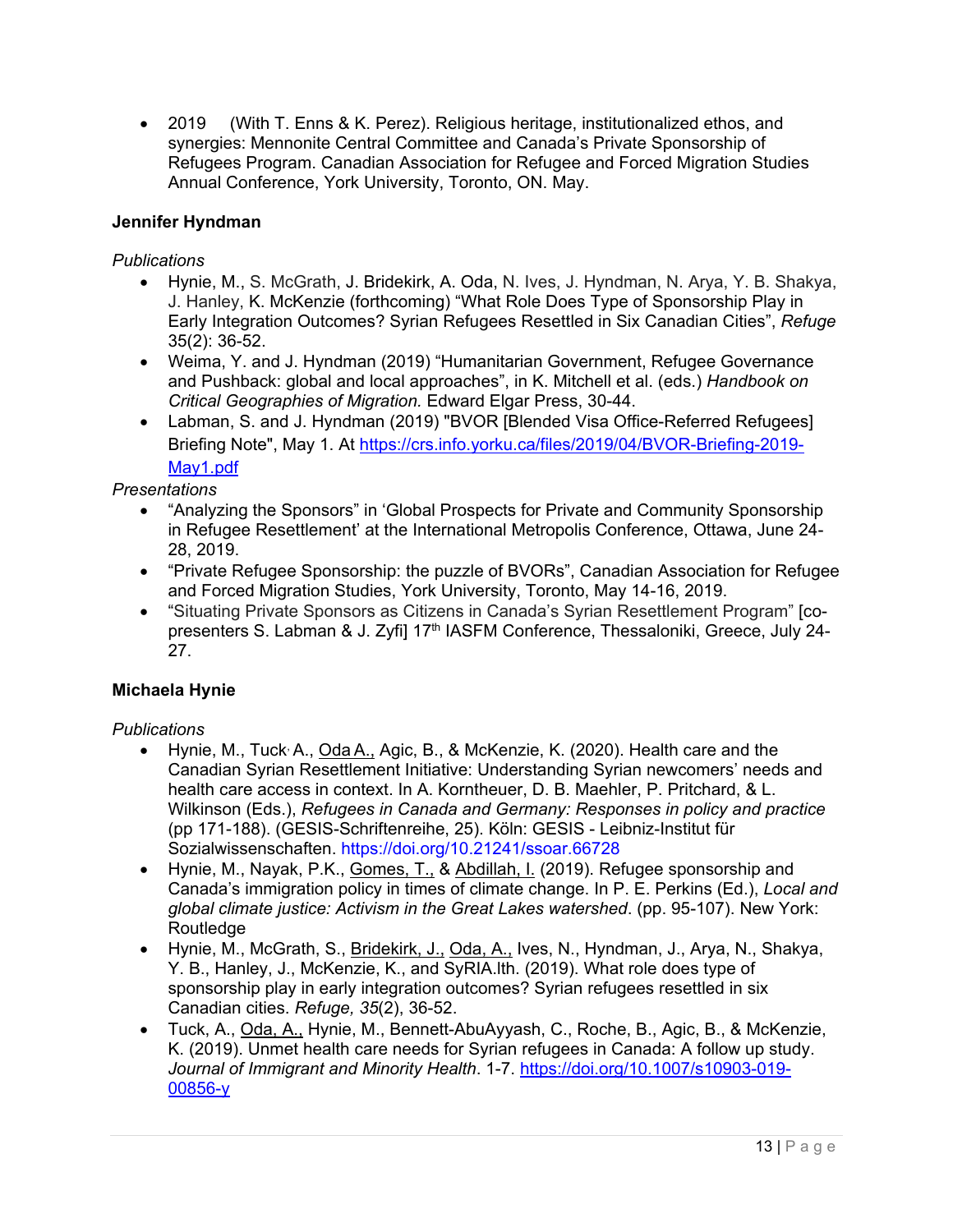#### *Presentations*

- Hynie, M. (May, 2019). Global issues in forced migration. Presentation at Workshop on Forced Migration Research: From Theory to Practice in Promoting Migrant Well-Being organized by the Committee on Population and Committee on National Statistics, the National Academies of Sciences, Engineering and Medicine, Washington, USA. http://sites.nationalacademies.org/DBASSE/CPOP/Demography-of-Forced-Migrationand-Refugee-Movements/index.htm
- Hynie, M**.** & SyRIA.lth (June, 2019). Probing private sponsorship and integration outcomes among Syrians in Canada: a longitudinal approach. International Metropolis Conference, Ottawa, Canada.

## **Christopher Kyriakides**

#### *Publications*

- Christopher Kyriakides, Arthur McLuhan, Karen Anderson, Lubna Bajjali, *Status Eligibilities: The Eligibility to Exist and Authority to Act in Refugee–Host Relations*, Social Forces, Volume 98, Issue 1, September 2019, Pages 279–302, https://doi.org/10.1093/sf/soy109
- Christopher Kyriakides, Arthur McLuhan, Karen Anderson, Lubna Bajjali and Noheir Elgendy, *(Mis)trusted Contact: Resettlement Knowledge Assets and the Third Space of Refugee Reception*, Refuge: Canada's Journal on Refugees, Vol 35.2, Oct. 2019, pp 24- 35

#### **Susan McGrath**

#### *Publications*

- McGrath, S. & Young, J. (eds.) (2019). Mobilizing Global Knowledge: Refugee Research in an Era of Displacement. University of Calgary Press.
- Lee, Bill, Mirna Caranza, Susan McGrath and Ken Moffatt. (2019). Organizing within Communities That Have Experienced Collective Trauma: Tensions, Contradictions, and Possibilities. In Sarah Todd and Sébastien Savard (eds.) Canadian Perspectives on Community Development. Ottawa: University of Ottawa Press, pp. 65-90.
- Hynie, Michaela, Susan McGrath, Jonathan Bridekirk, Anna Oda, Nicole Ives, Jennifer Hyndman, Neil Arya, Yogendra B. Shakya, Jill Hanley, Kwame McKenzie, and SyRIA.lth. (2019). What Role Does Type of Sponsorship Play in Early Integration Outcomes? Syrian Refugees Resettled in Six Canadian Cities. Refuge, 35(2), 36-52.
- Mukashema, I., Bokore, N., King, R., Husain, A., & McGrath, S., (2019). Challenges of Gender Mainstreaming in Collaborative Transnational Research. PEOPLE: International Journal of Social Sciences, 5(2), 252-268.

- McGrath, S. Ives, N. Hynie, M. & Oda, A. (2019). How are Syrian refugees utilizing settlement services in Canada? Canadian Association for Refugee & Forced Migration Studies. Toronto, Canada, May 14-16, 2019.
- Data Modelling Workshop with Catholic Relief Services, July 16-17, 2019. A joint initiative of York's Centre for Refugee Studies and the Virginia Modeling, Analysis, and Simulation Center at Old Dominion University held at Old Dominion in Suffolk Virginia.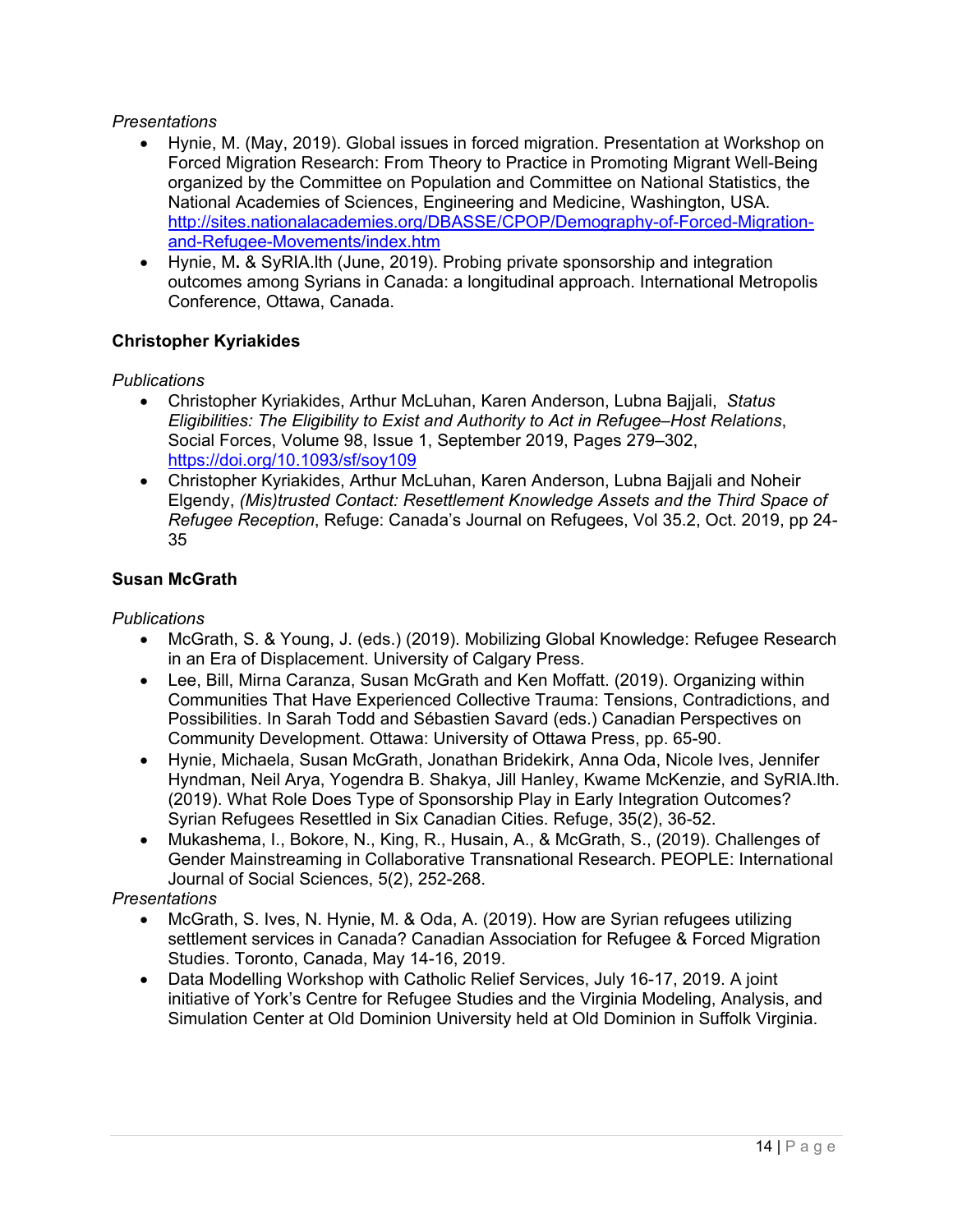## **Obiora Okafor**

*Publications* 

- *Refugee Law after 9/11" sanctuary and Security in Canada and the US* (UBC Press, 2020)
- Report to the UN Human Rights Council June 2019 Session on the Criminalization of he Expression of Solidarity to Migrants and Refugees (as the UN Independent Expert on Human Rights and International Solidarity)
- Report to the UN General Assembly October 2019 Session on the Criminalization of he Expression of Solidarity to Migrants and Refugees (as the UN Independent Expert on Human Rights and International Solidarity)

#### **Sean Rehaag**

*Grants* 

- "Fact-Finding in Immigration Detention Reviews", SSHRC Connections, \$14,451
- "Canadian 'Dreamers' in Universities and Colleges: Seeking Education, Seeking Status", SSHRC Partnership Engagement, \$24,226
- "Refugee Law Laboratory @CRS, SSHRC Insight", \$203,162
- "The legal and humanitarian implications of Canada's use of executive powers to close the Canadian border to refugees", York University COVID-19 competition, \$5,000 (seed funding).

*Publications* 

- "A Snapshot of the Law in the Streets: Reflections of a Former Parkdale Academic Director" (2020) 32 Journal of Law and Social Policy 32.
- "Judicial Review of Refugee Determinations (II): Revisiting the Luck of the Draw" (2019) 45:1 Queen's Law Journal 1
- "Canada must not be complicit in the U.S. assault on Central American refugees" in *The Conversation (Canada)* (28 July 2019), online, republished in *The Province* (6 August 2019) (with Francisco Rico Martinez)
- "A growing source of Canadian asylum-seekers: US citizens whose parents were born elsewhere" in *The Conversation (US)* (12 June 2019), online, republished in *The Houston Chronicle* (12 June 2019)

- "Recherche sur le système de détermination du statut de réfugié canadien", Journée annuel de formation du Centre communautaire juridique de Montréal (Montreal, 2019)
- "Judgments v Reasons in Federal Court Refugee Claim Judicial Reviews: A Bad Precedent?", Canadian Law and Society Association (Vancouver, 2019) (with Pierre-André Thériault)
- "Quantitative Research on Refugee Status Determination", Building a Shared Agenda Workshop: Collaborating on Socio-Legal Research to Improve Refugee Status Decision-Making (Toronto, 2019)
- "Northern Triangle Refugee Claimants in Canada's New Refugee Determination System", Canadian Association for Refugee and Forced Migration Studies (Toronto, 2019)
- "Experimenting with Credibility Assessments", York University's Centre for Refugee Studies, Annual General Meeting (Toronto, 2019), University of Manitoba's Robson Hall Faculty of Law, Distinguished Visitor Lecture Series (Winnipeg, 2019) & University of Windsor's Faculty of Law (Windsor, 2019)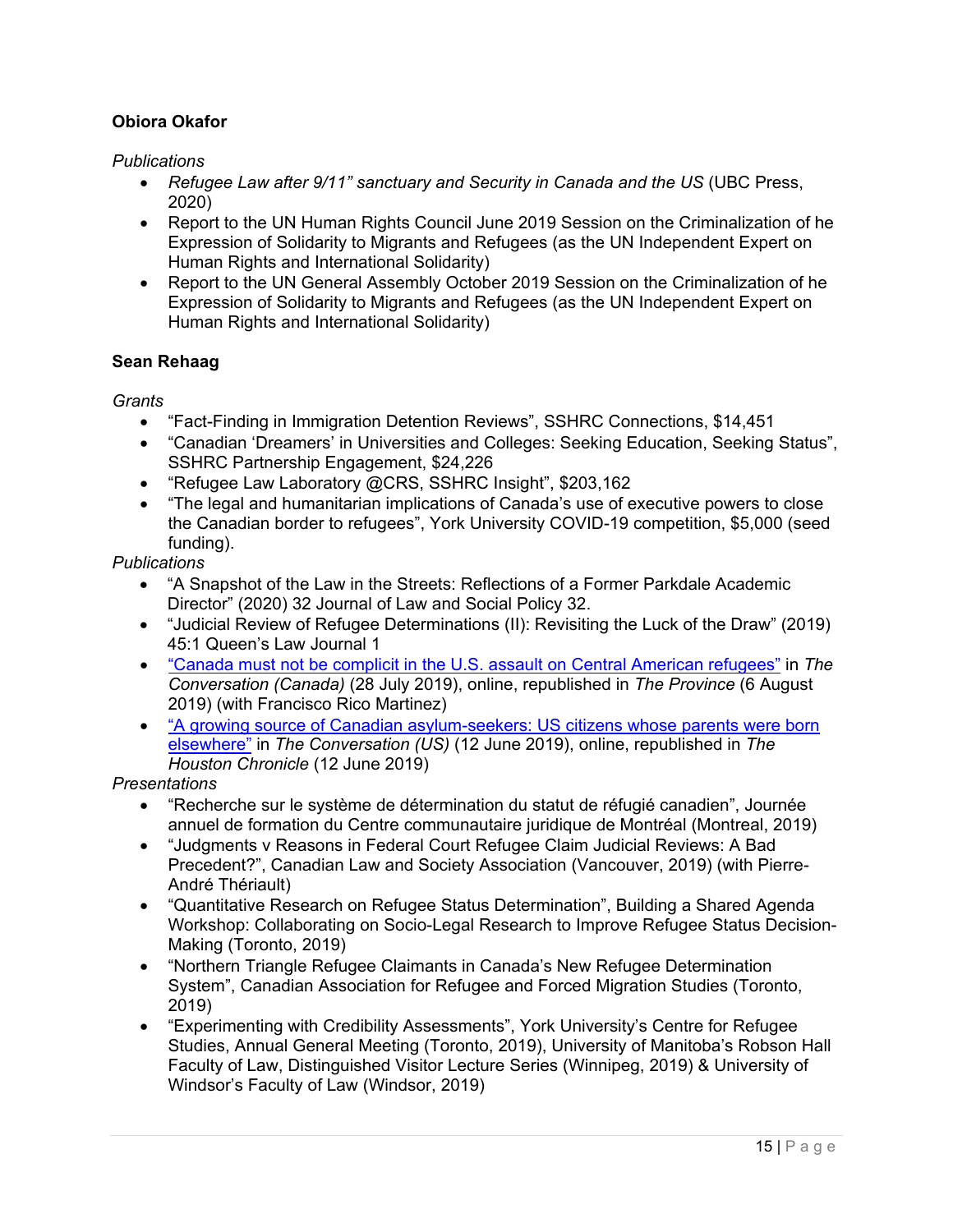# **Craig Damian Smith**

*Publications* 

- Smith, C., *Changing U.S. Policy and Safe-Third Country "Loophole" Drive Irregular Migration to Canada*, Migration Policy Institute, Oct 16, 2019 https://www.migrationpolicy.org/article/us-policy-safe-third-country-loophole-driveirregular-migration-canada
- Smith, C., Hoffman, S., *Will Canada Suspend Its Safe Third Country Agreement With the United States?* Foreign Policy, November 16, 2019 https://foreignpolicy.com/2019/11/06/canada-suspend-safe-third-country-immigrationunited-states/

*Presentations* 

- "On the Move in North America: Asylum Seekers in Canada, the US, and Mexico," Centre for Refugee Studies, York University, 26 November 2019.
- "'Caravans', Displacement in Central America, and the Future of the Safe Third Country Agreement: How Canada Can Cope with US Policy Change," Pathways to Prosperity Conference Plenary Panel, Montreal, 22 Nov 2018.

*Media* 

- "US Too Focused on 'Freezing Out Asylum Seekers' to Fix Deal with Canada: Researcher," CBC Radio The Current, 5 November, 2019.
- "Craig Damian Smith explains parties positions on immigration & refugees," CBC News Network. 11 Oct, 2019.
- "Experts say Scheer's planned to close border 'doomed to failure," Global News. 9 Oct, 2019.
- "Experts surprised immigration didn't play more prominent role in federal leaders' debate," Global News, 7 Oct, 2019.

## **Dagmar Soennecken**

*Grants* 

 2019 *Vulnerabilities under the Global Protection Regime*, H2020 grant (EU consortium lead: L. Leboeuf, MPI, Halle, Germany; 3 million Euros) plus: SSHRC/FRQS funding (\$ 250,000); successful co-applicant (one of three Canadian researchers, lead: D. Nakache, UofO). Status: funded (as of 2020, 3 years, CRS is the supporting ORU).

*Publications* 

 2019 "Patrolling the boundaries of belonging? Courts, law, and citizenship," co-authored with L. Conant, A. Hofman, and L. Vanhala, in *Research Handbook on Law and Courts*, Elgar, eds. S. Sterrett and L. Walker, Elgar.

- 2019 "The refugee crisis in Europe in a comparative context an opportunity for the advocacy community?" Council for Europeanists (CES), Madrid, June 20.
- 2019 "Refugee advocates, courts and public policy compared," International Political Science Association (IPSA) Research Committee (RC) #09, Prato, Italy, July 24 and Canadian Political Science Association (CPSA) (pre-organized panel), Vancouver, June 5.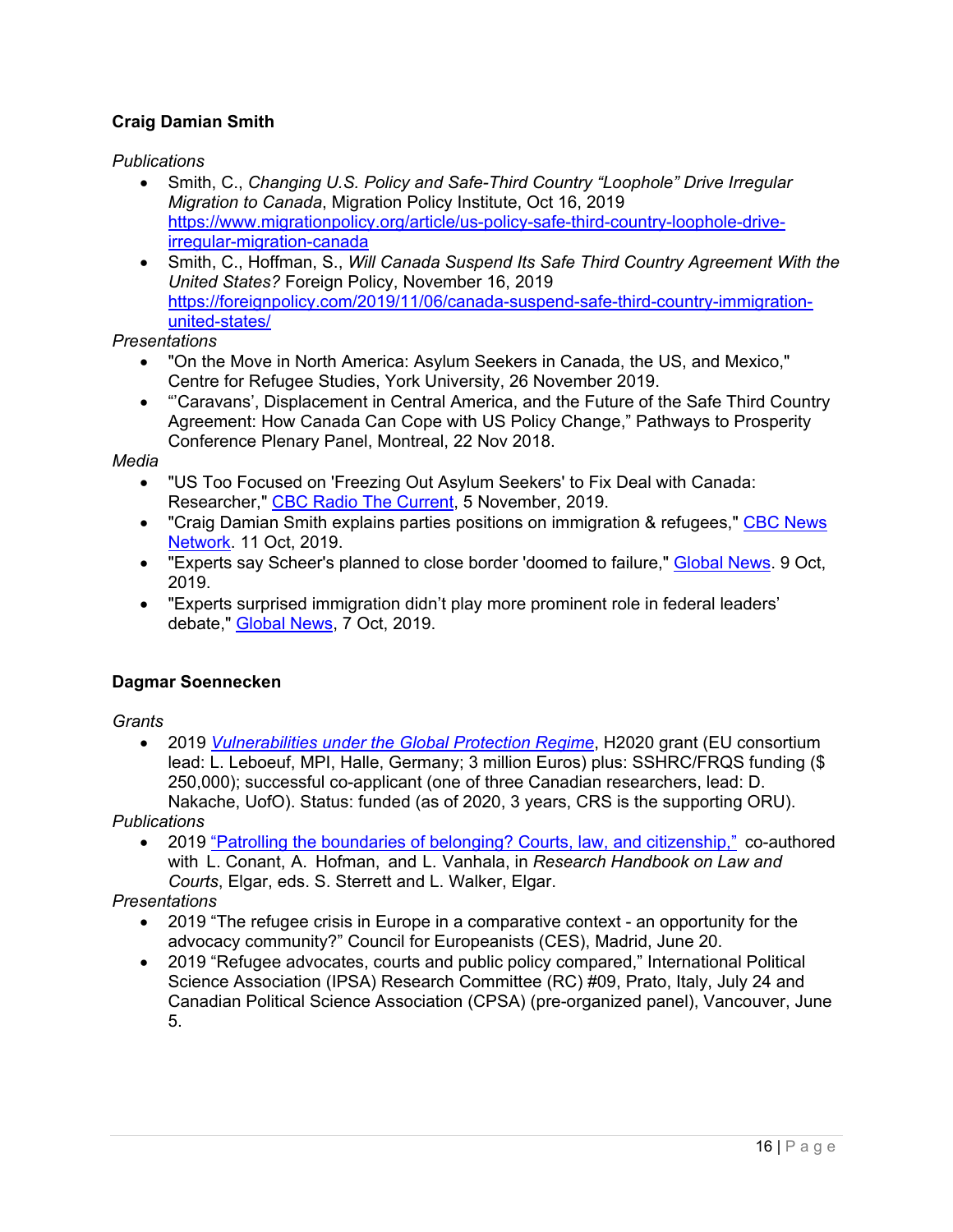## **Antonio Sorge**

#### *Presentations*

 11/2019 Between Anxiety and Opportunity: Populist Reactions to "Rural Decline" in Italy. Joint Annual Meetings of the Canadian Anthropology Society/American Anthropological Association. Conference title: Changing Climates/Changer d'Air. Vancouver Convention Centre. Vancouver, BC.

#### **Ozgun Topak**

#### *Publications*

- Topak, ÖE.\* (2019) "Humanitarian and Human Rights Surveillance: The Challenge to Border Surveillance and Invisibility?". *Surveillance & Society*. 17 (3/4): 382-404.
- Topak, ÖE. (2019) "Border Violence and Migrant Subjectivities" *Geopolitics*. Online first on June 2019. https://doi.org/10.1080/14650045.2019.1626828
- Topak, ÖE. (2020). "Migration 'Crisis' and the Left: In Search of the Political," in Robert Latham, Julian von Bargen, Niko Block and Adam Kingsmith, (eds.), *Challenging the Right, Augmenting the Left: Recasting Leftist Imagination*. Fernwood Publishing

- Topak, ÖE. (Invited) (2019) "Hotspot as a Biopolitical Border: Violence, Surveillance and Waiting in Mytilene Island" Politics of Migration in Turkey: Borders and Integration, Istanbul Commerce University & MiReKoc Conference. December 16, 2019.
- Topak, ÖE. (2019) "The Rise and Fall of Humanitarianism in the Mediterranean" International Metropolis Conference, Ottawa, Canada. June 24-28, 2019.
- Topak, ÖE. (2019) "Identification and Surveillance of Syrian Refugees".  $22<sup>nd</sup>$  Annual Mediterranean Studies Association International Congress, University of Crete, Greece. May 29- June 1, 2019.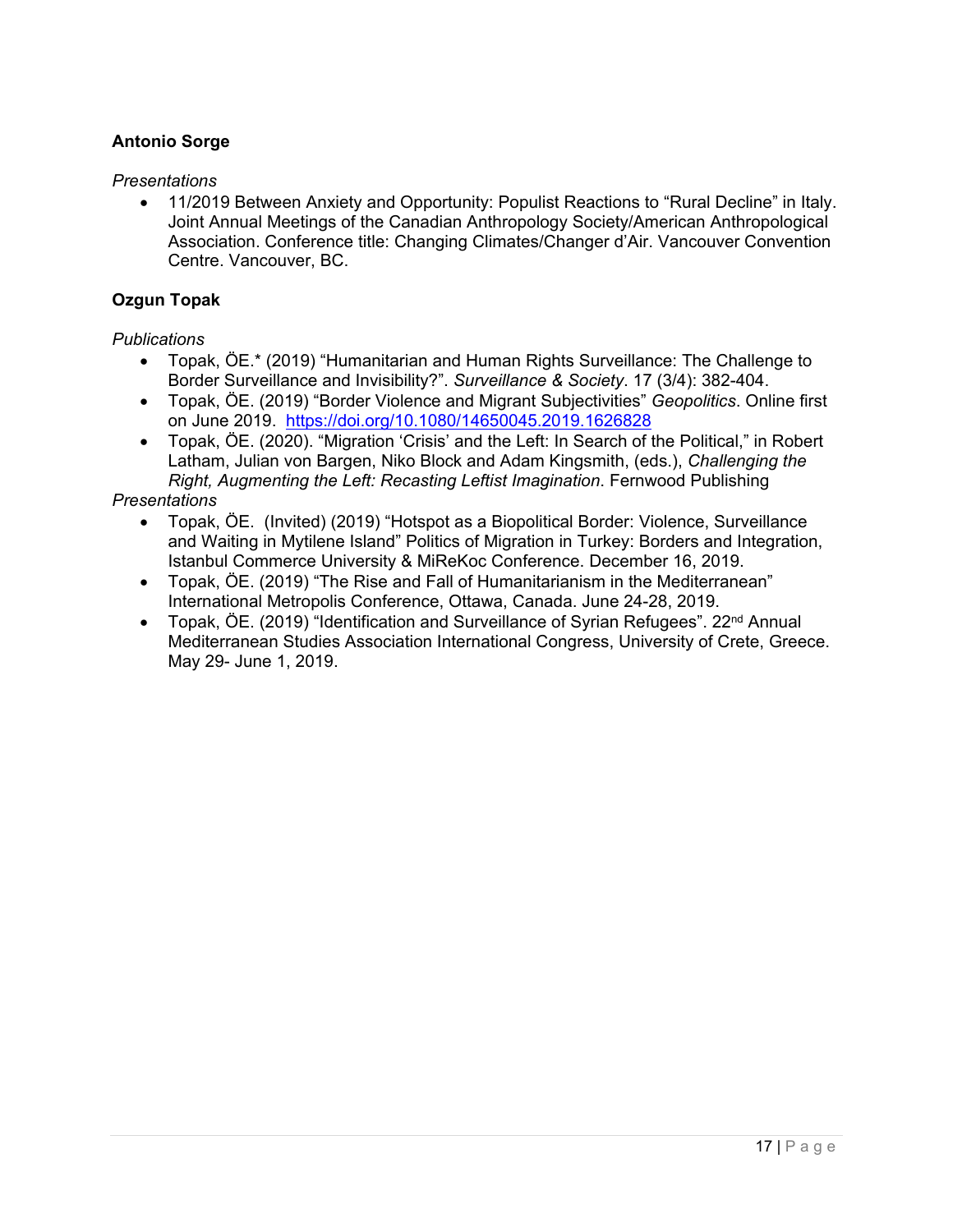## **APPENDIX 2: Additional Accomplishments**

#### **Funding Proposals Submitted (in review)**

Prasanna Balasundaram (external affiliate P.I.), *Refugees as Transitional Justice Actors: A Toolkit for Empowerment and Engagement*, Law Foundation of Ontario, \$73,896 (CRS role: grant administrator)

Saptarishi Bandopadhyay (P.I.*), Creatures of Chaos, Creatures of Order: A history of the relationship between war, environmental collapse, and refugees before and after the emergence of climate change discourse (176-2018)*, SSHRC – IDG, \$50,535, (CRS role: grant administrator). Peer reviewed

Amar Bhatia (P.I.), Sean Rehaag (Co-App), *Measuring the Impact of Community Lawyering*, SSHRC – IDG, \$26,664, (CRS role: grant administrator), (CRS role: grant administrator). Peer reviewed

Chizuru Nobe-Ghelani (P.I.), *Renewing relations with local lands: Exploration of Indigenous and Refugee Relations with the Canadian Centre for Victims of Torture*, SSHRC – PEG, \$24,995 (CRS role: grant administrator). Peer reviewed

Luin Goldring (Co-App), Harald Bauder (P.I. Ryerson University), *Cross sector co-creation of knowledge & understanding: Disciplinary and interdisciplinary research partnerships; Networks for research and/or related activities*, SSHRC Partnership, \$2,403,501, (CRS role: research partner, discount on CRS Summer Course registration, KM and dissemination support, workspace) Peer reviewed

Jennifer Hyndman (P.I.), *We are not "all in this together": The impact of COVID-19 on recent refugee newcomers to Canada*, York University COVID-19 competition, \$18,698

Michaela Hynie (P.I.), *Advancing adolescent mothers' reproductive and sexual health rights*, Global Affairs Canada, \$10,227,707, (CRS role: grant administrator) – not funded

Michaela Hynie (P.I.), *COVID and Recent Newcomers: How are we doing?* MCU Covid-19 Rapid Research Fund, \$81,620, (CRS role: grant administrator) Peer reviewed

Michaela Hynie (Co-App), Jennifer Bond (P.I.), *Refugee Sponsorship in Canada and Around the World: Insights and Issues in Comparative Perspective*, SSHRC Connections, \$24,947, (CRS role: dissemination and outreach support) Peer reviewed

Michaela Hynie (Co-App), Anna Ziersch (P.I., Flinders University), *Understanding and supporting migrant and refugee integration*, Australian Research Council, AUD\$583,085 (CRS role: research partner) Peer reviewed

Anna Purkey (P.I.), *Prosecuting Solidarity: The Courts and Criminalization of Assistance to Refugees in Europe*, SSHRC – IDG, \$72,097, (CRS role: grant administrator) Peer reviewed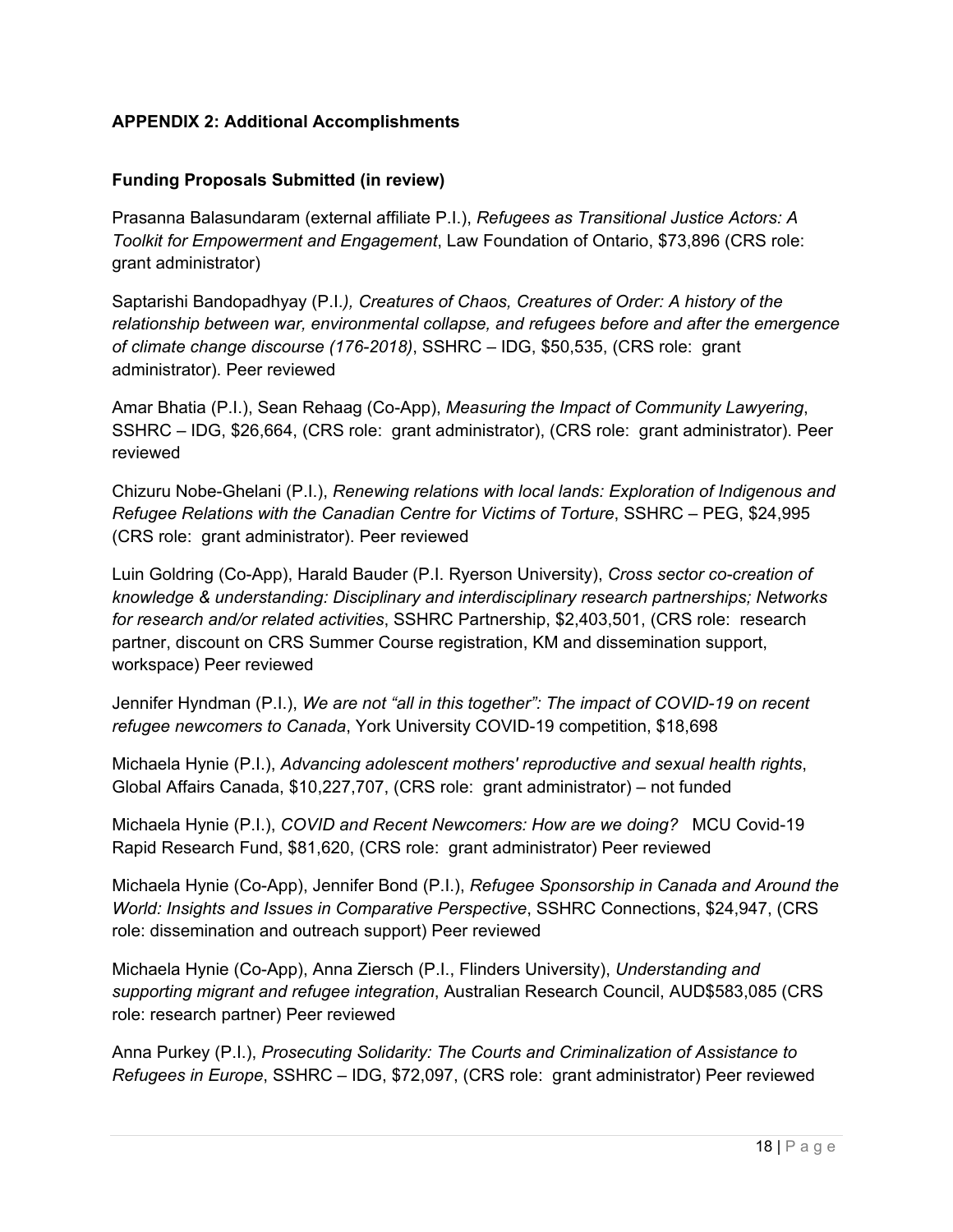Craig Damian Smith (external affiliate P.I.), Sean Rehaag (Co-App), *Access to Justice for Refugee Claimants: Measuring the impact of refugee legal aid in Canada*, SSHRC – PEG, \$15,508, (CRS role: grant administrator) Peer reviewed

Craig Damian Smith (Co-App, Canadian Partner), *Meet2Be - Migrants in Europe: Towards Policies and Practices for Sustainable Integration*, H2020 (UK) Peer reviewed

#### **Successful Applications Funded**

Hilary Evans Cameron (P.I.), *MeetGary in Translation*, Law Foundation of Ontario, \$15,000 (CRS role: grant administrator) Not peer reviewed

Michaela Hynie (P.I.), *GAR Program Evaluation*, YMCA of Greater Toronto, \$50,000 (contract) (CRS role: grant administrator) Not peer reviewed

Sean Rehaag (P.I.), *Fact-Finding in Immigration Detention Reviews*, SSHRC Connections, \$14,451 (CRS role: grant administrator) Peer reviewed

Sean Rehaag (P.I.), *Canadian "Dreamers" in Universities and Colleges: Seeking Education, Seeking Status*, SSHRC Partnership Engagement, \$24,226 (CRS role: grant administrator) Peer reviewed

Sean Rehaag (P.I.), *Refugee Law Laboratory @CRS,* SSHRC Insight, \$203,162 (CRS role: grant administrator) Peer reviewed

Sean Rehaag (P.I*.), The legal and humanitarian implications of Canada's use of executive powers to close the Canadian border to refugees*, York University COVID-19 competition, \$5,000 (seed funding).

Antonio Sorge (P.I.), *ReCentering the Mediterranean: Refugee Resettlement on the Sicilian Borderland*, SSHRC IDG, \$49,701 (CRS role: grant administrator) Peer reviewed

| <b>Total Count - Events: 20</b> |                                       |                         |  |  |  |
|---------------------------------|---------------------------------------|-------------------------|--|--|--|
| <b>Category</b>                 | <b>Total Number Hosted/ Organized</b> | <b>Number Attending</b> |  |  |  |
| Conference (Annual              |                                       | 69                      |  |  |  |
| <b>Student Conference)</b>      |                                       |                         |  |  |  |
| Workshop (legal                 |                                       | 20                      |  |  |  |
| workshop)                       |                                       |                         |  |  |  |
| <b>Short Course: CRS</b>        |                                       | 64                      |  |  |  |
| <b>Summer Course</b>            |                                       |                         |  |  |  |
| Lecture: CRS Seminar            | 13                                    | $20-25$ avg             |  |  |  |
| <b>Series</b>                   |                                       |                         |  |  |  |
| <b>Film Screening</b>           |                                       | 25                      |  |  |  |
| <b>Annual Howard Adelman</b>    |                                       | 40                      |  |  |  |
| Lecture                         |                                       |                         |  |  |  |
| <b>Book Launch</b>              |                                       | 40                      |  |  |  |
| <b>CRS Open House</b>           |                                       | 35                      |  |  |  |

#### **Events hosted or organized**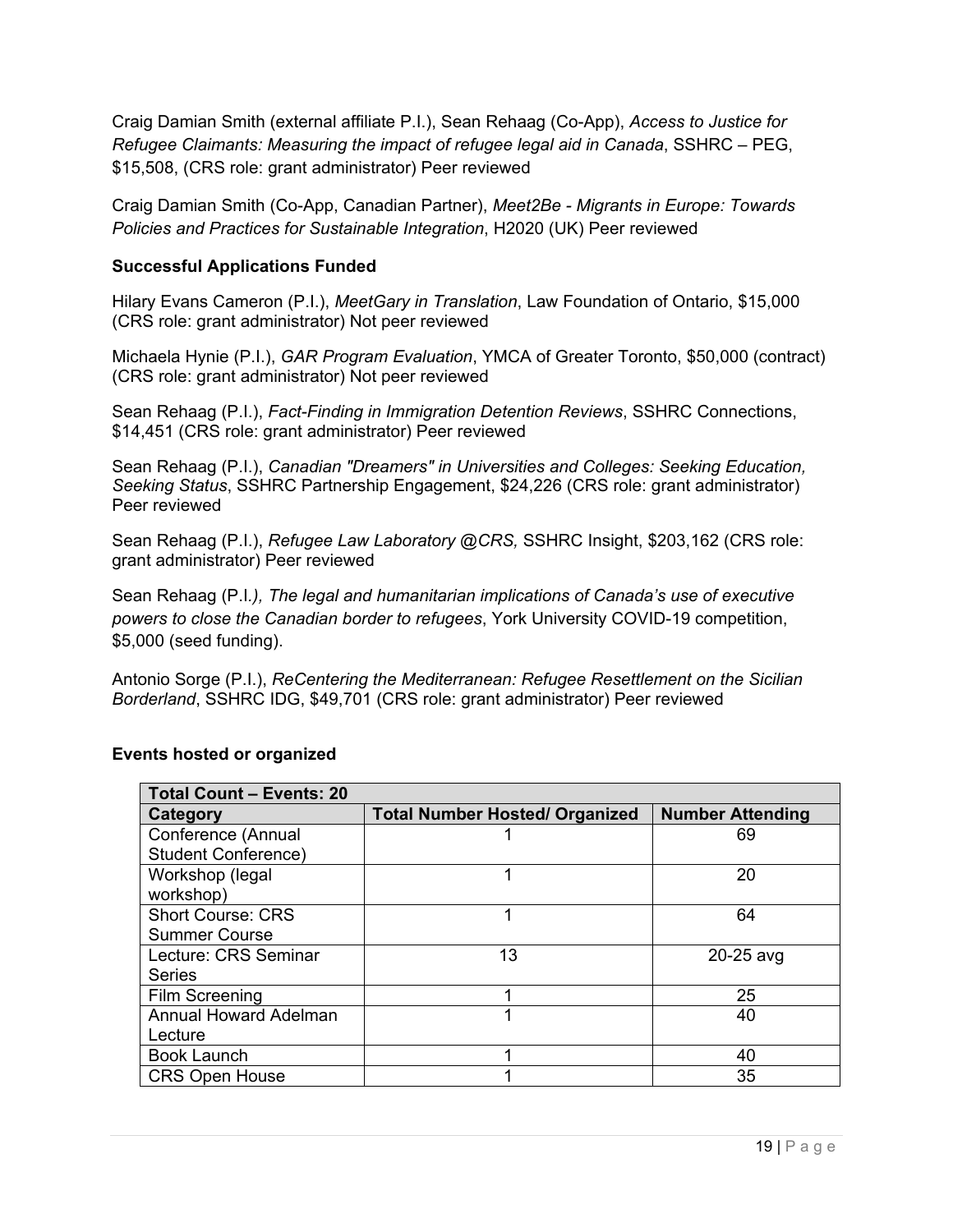## **Publications**

CRS, published 3 issues of *Refuge: Canada's journal on refugees*:

- Racialized Refuge (Vol 35.1)
- Refugee Sponsorship: Lessons learned, ways forward (Vol 35.2)
- General Issue with Symposium: Beyond the Global Compacts (Vol 36.1)

CRS produced 22 issues of the *Refugee Research Network Research Digest* that was broadly disseminated online to a global audience.

#### **Websites**

CRS Website: http://crs.info.yorku.ca/

CRS Student Caucus Website: http://crsstudents.wordpress.com

CRS Summer Course Website: http://crs.yorku.ca/summer/

Canadian Association for the Study of Forced Migration (CARFMS) website: http://carfms.org International Association for the Study in Forced Migration (IASFM) website: http://iasfm.org Refugee Research Network website: https://refugeeresearch.net/ Research in Context website: https://refugeeresearch.net/ms/research-in-context/

#### **Twitter**

CRS: https://twitter.com/crsyorku (1.8K followers) CRS Director: https://twitter.com/seanrehaag (900 followers) Refugee Research Network: https://twitter.com/RefugeeResearch (3.4K followers)

#### **Facebook**

CRS: https://www.facebook.com/CentreforRefugeeStudies CRS Summer Course: https://www.facebook.com/groups/611304198899243/ (765 members) Refugee Research Network: https://www.facebook.com/groups/30614536012/ (41,7K members) Canadian Association for Refugee and Forced Migration Studies: https://www.facebook.com/groups/138817499465045/ (3.8K members) International Association for the Study of Forced Migration: https://www.facebook.com/groups/450410108332979/ (11.1K members)

#### **Listervs**

CRSNEWSLIST (557 subscribers) CRSSTUDENTS (172 subscribers) CCRLIST (1,107 subscribers) CCRTOR (135 subscribers) IASFM (559 subscribers) CARFMS (288 subscribers)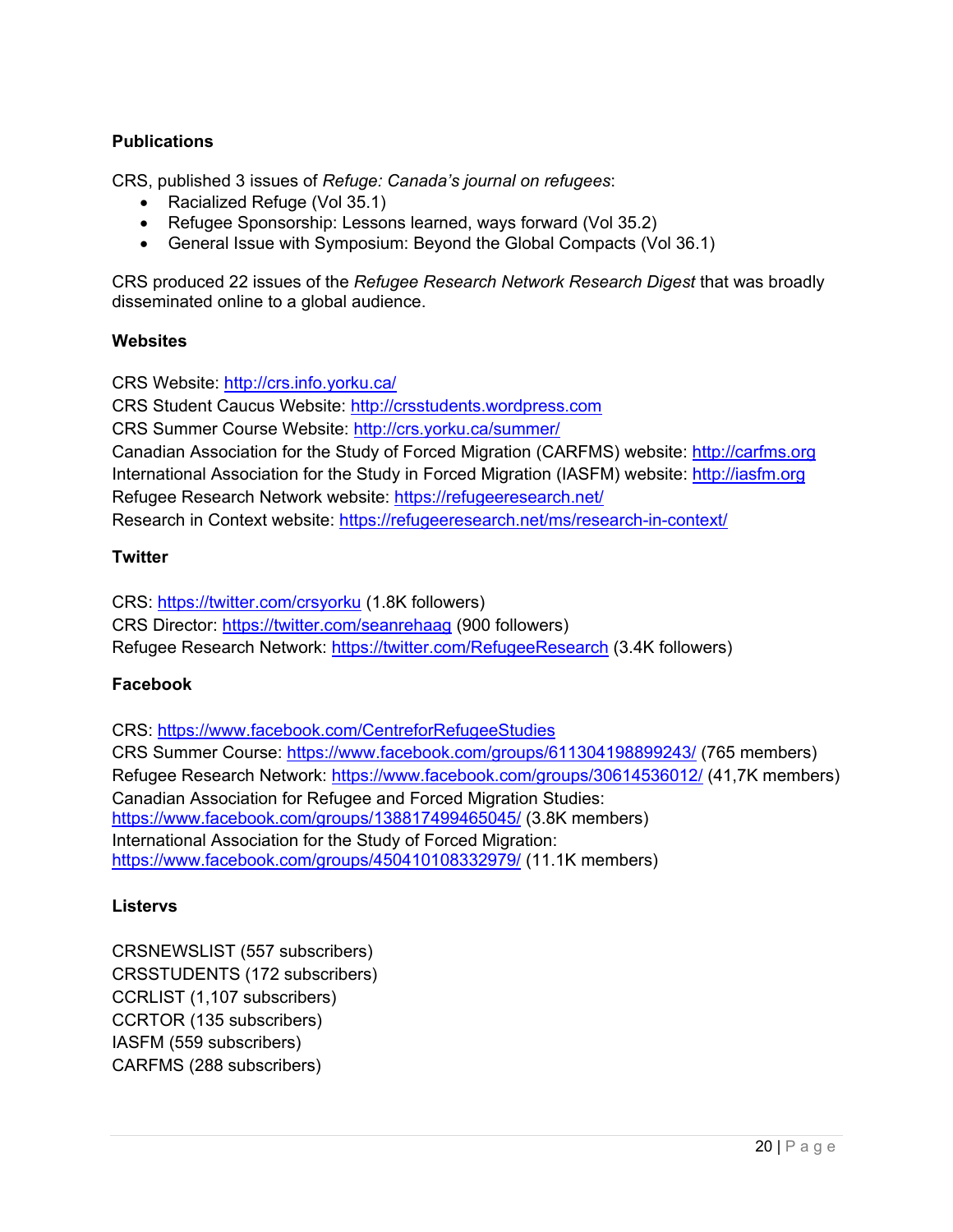## **Youtube Channels**

Refugee Research Network: https://www.youtube.com/user/refugeeresearch CARFMS: https://www.youtube.com/channel/UCdDjZTPR3TTD3ik9FcUXAgg/featured

## **Visitors**

|    | <b>Visitor</b>         | <b>Home Institution</b>                                                                                                                  | <b>Position</b>       | <b>Visit length</b>                  | <b>Space</b><br>provided<br>Y/N |
|----|------------------------|------------------------------------------------------------------------------------------------------------------------------------------|-----------------------|--------------------------------------|---------------------------------|
| 1. | <b>Fabio Pucci</b>     | <b>Federal University</b><br>of São Carlos                                                                                               | Doctoral<br>Candidate | One year                             | Y                               |
| 2. | <b>Isabella Stingl</b> | University of Zurich                                                                                                                     | Research<br>Associate | Seven months                         | Y                               |
| 3. | Rachel<br>Humphris     | School of Social<br>Policy, University<br>of Birmingham                                                                                  | Lecturer              | Three months                         | Y                               |
| 4. | Liam Thornton          | <b>UCD School of</b><br>Law, Ireland                                                                                                     | Lecturer              | One month                            | Y                               |
| 5. | Sandra<br>Trebunia     | School of Health<br>and Social Care,<br>University of<br>Lincoln, UK                                                                     | Doctoral<br>Candidate | Six weeks                            | Y                               |
| 6. | Asher Goldstein        | <b>LINKÖPING</b><br>UNIVERSITET,<br>ÖSTERGÖTLAND,<br><b>SWEDEN</b> (Institute<br>for Research on<br>Migration, Ethnicity<br>and Society) | Doctoral<br>Candidate | Two weeks                            | Y                               |
| 7. | Iffat Rahman           | African Bar<br>Association                                                                                                               | Legal<br>Researcher   | Undetermined,<br>due to COVID-<br>19 | N (due to<br>COVID-19)          |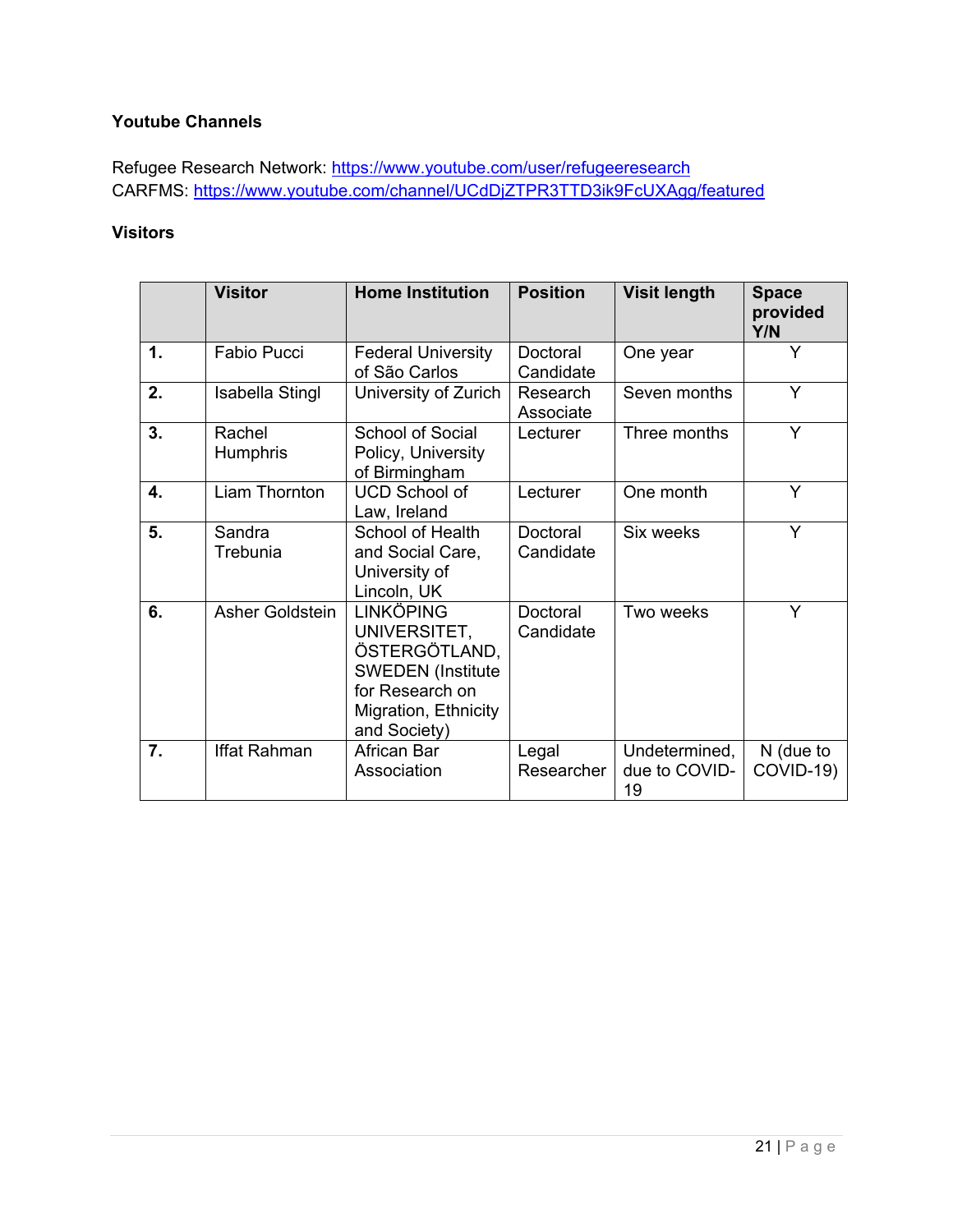# **APPENDIX 3: Space Utilization**

| <b>CRS Offices</b> |                                                                                       |                                       |                             |                                                |                                                                |  |  |
|--------------------|---------------------------------------------------------------------------------------|---------------------------------------|-----------------------------|------------------------------------------------|----------------------------------------------------------------|--|--|
| Room#              | Name of<br><b>Occupant</b>                                                            | <b>Occupant</b><br><b>Affiliation</b> | Type of<br><b>Workspace</b> | Length and<br>frequency of<br><b>Occupancy</b> | <b>Notes</b>                                                   |  |  |
| 703                | Anna Oda                                                                              | <b>Staff</b>                          | Closed                      | To 2022, 5<br>days/week                        | <b>Project Office</b>                                          |  |  |
| 844                | Kathryn Barber<br>Kathryn Dennler                                                     | Staff                                 | Closed with<br>no ceiling   | Unspecified, 3-5<br>days/week                  | <b>CRS Programs</b><br>(Summer<br>Course/Refuge)               |  |  |
| 845                | Johanna<br>Reynolds                                                                   | <b>Staff</b>                          | Closed                      | Unspecified, 5<br>days/week                    | <b>SSHRC Project</b><br>Office                                 |  |  |
| 846                | Jennifer<br>Hyndman                                                                   | Faculty                               | Closed                      | Unspecified, 5<br>days/week                    | Only office                                                    |  |  |
| 848                | M.K. Hassan                                                                           | Faculty                               | Closed                      | Unspecified, 3-5<br>days/week                  | <b>CRS</b> Education<br>Program<br>Coordinator,<br>only office |  |  |
| 849                | Michaela Hynie                                                                        | Faculty                               | Closed                      | Unspecified, 5<br>days/week                    | Only office                                                    |  |  |
| 850                | Assorted                                                                              | Visiting<br><b>Scholars</b>           | Closed                      | Unspecified, 5<br>days/week                    | Shared                                                         |  |  |
| 851                | <b>Alison Crosby</b>                                                                  | Faculty                               | Closed                      | Unspecified, 2-3<br>days/week                  | Only office                                                    |  |  |
| 852                | <b>Michele Millard</b>                                                                | <b>Staff</b>                          | Closed                      | Unspecified, 5<br>days/week                    | <b>CRS</b><br>Coordinator                                      |  |  |
| 853                | Sean Rehaag                                                                           | Faculty                               | Closed                      | Unspecified, 3-5<br>days/week                  | CRS Director,<br>only office                                   |  |  |
| 855                | Susan McGrath<br>(retired, but still<br>PI of research<br>projects), other<br>Emerita | Faculty                               | Closed                      | Unspecified, 2-3<br>days/week                  | Only office                                                    |  |  |
| 856                | Assorted                                                                              | Visiting<br><b>Scholars</b>           | Closed                      | Unspecified, 3-5<br>days/week                  |                                                                |  |  |
| 806                | <b>CRS Writing</b><br><b>Fellows</b>                                                  | Graduate<br><b>Students</b>           | Closed                      | Unspecified, 3-5<br>days/week                  |                                                                |  |  |
| 807                | Assorted                                                                              | Visiting<br><b>Scholars</b>           | Closed with<br>no ceiling   | Unspecified, 5<br>days/week                    |                                                                |  |  |
| 809                | <b>Wenona Giles</b>                                                                   | Faculty                               | Closed                      | Unspecified, 3-5<br>days/week                  | <b>BHER Project</b><br>Office                                  |  |  |
| 624                | Faida Abu<br>Ghazaleh                                                                 | Staff                                 | Open                        | Unspecified, 5<br>days/week                    | Resource<br>Centre                                             |  |  |